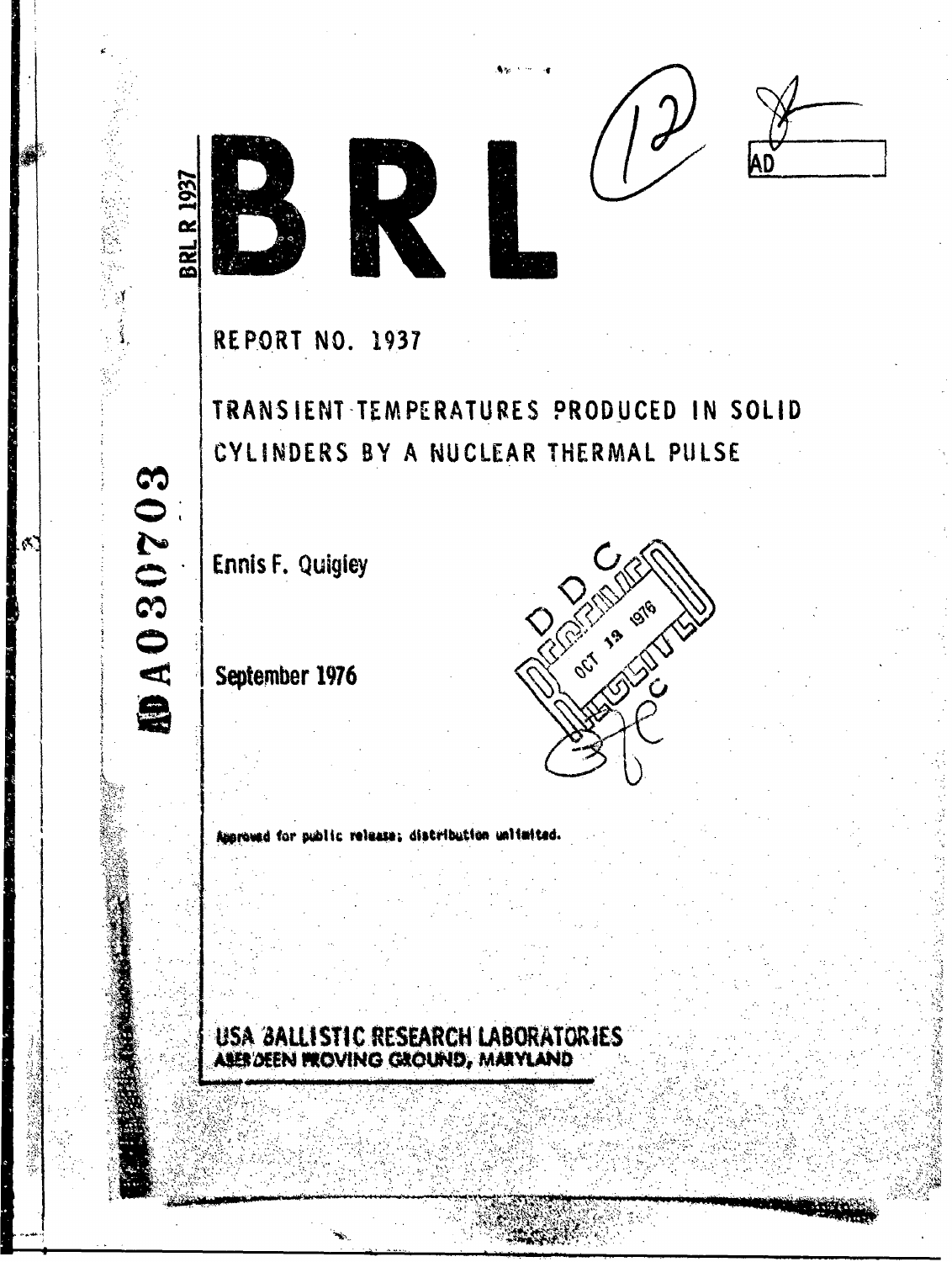Destroy this report when it is no longer needed. Do not return it to the originator.

Secondary distribution of this report by originating or sponsoring activity is prohibited.

Additional copies of this report **may** be obtained from the National Technical Information Service, U.S. Department of Commerce, Springfield, Virginia 221S1.

The findings in this report are not to be construed as an official Department of the Army position, unless so designated by other authorized documents;

 $\mathcal{F}_{\mathcal{B}_n}$ 

-82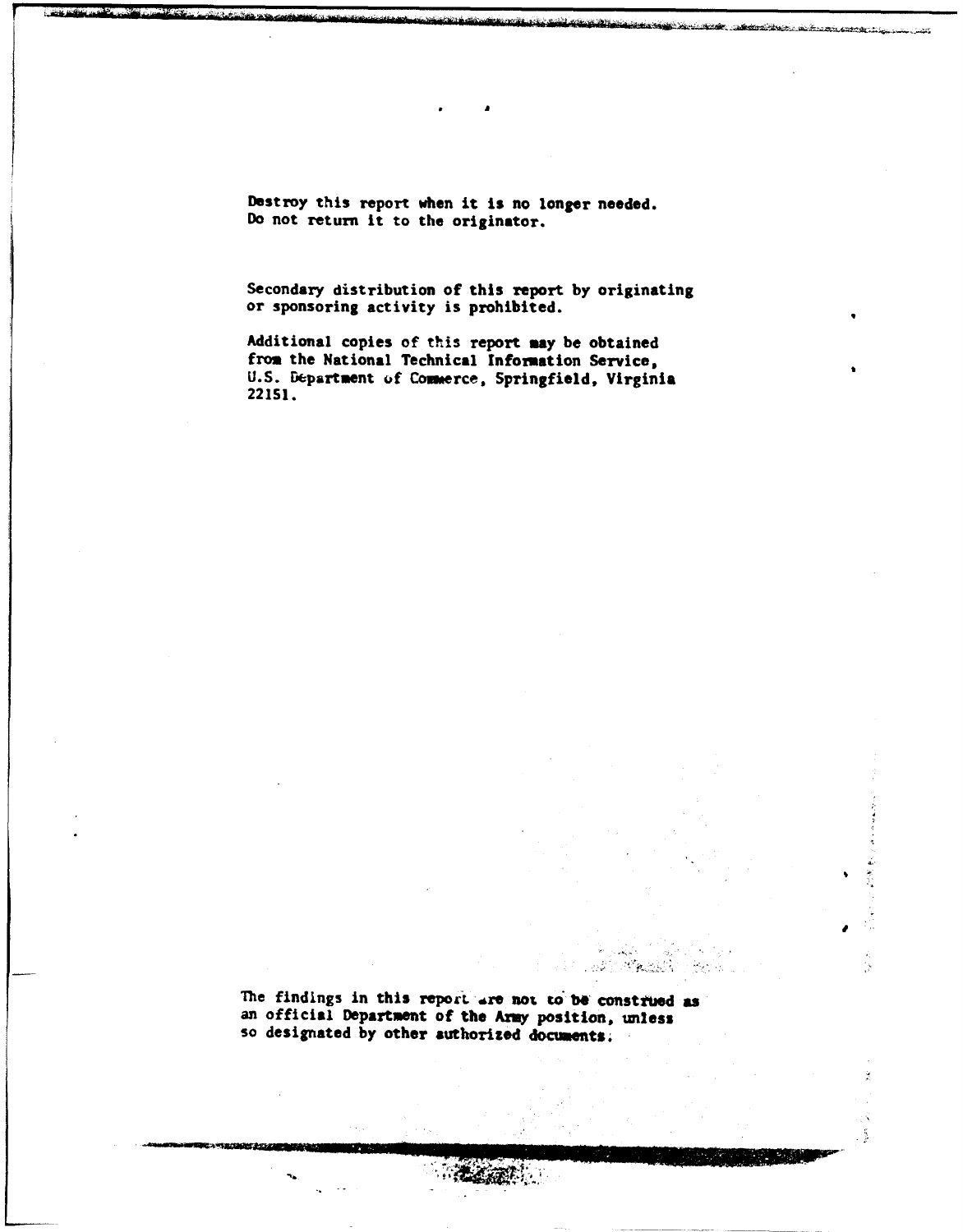|                |                                                | SECURITY CLASSIFICATION OF THIS PAGE (When Data Entered)<br><b>REPORT DOCUMENTATION PAGE</b>                           | <b>READ INSTRUCTIONS</b><br>BEFORE COMPLETING FORM                                                                                                                  |
|----------------|------------------------------------------------|------------------------------------------------------------------------------------------------------------------------|---------------------------------------------------------------------------------------------------------------------------------------------------------------------|
|                | <b>1. REPORT NUMBER</b><br>BRL Report No. 1937 |                                                                                                                        | 2. GOVT ACCESSION NO. 3. RECIPIENT'S CATALOG NUMBER                                                                                                                 |
|                | १९८९ र मार्च जीवराती                           |                                                                                                                        | ERED                                                                                                                                                                |
|                |                                                | TRANSIENT TEMPERATURES PRODUCED IN SOLID CYLINDERS                                                                     |                                                                                                                                                                     |
|                | ΒÝ                                             | A NUCLEAR THERMAL PULSE .                                                                                              | FINAL                                                                                                                                                               |
|                |                                                |                                                                                                                        | <b>PERFORMING ORGA</b><br><b>REPORT</b><br>UMBER                                                                                                                    |
|                | mulity                                         |                                                                                                                        | 8. CONTRACT OR GRANT NUMBER(4)                                                                                                                                      |
|                | Ennis $F\sqrt{Q}$ uigley                       |                                                                                                                        |                                                                                                                                                                     |
|                |                                                |                                                                                                                        |                                                                                                                                                                     |
|                |                                                | 9. PERFORMING ORGANIZATION NAME AND ADDRESS                                                                            |                                                                                                                                                                     |
|                |                                                | USA Ballistic Research Laboratories                                                                                    | 10. PROGRAM ELEMENT, PROJECT, TASK AREA & WORK UNIT NUMBERS                                                                                                         |
|                |                                                | Aberdeen Proving Ground, Maryland 21005                                                                                | 1W162118AH75                                                                                                                                                        |
|                |                                                |                                                                                                                        |                                                                                                                                                                     |
|                |                                                | 11. CONTROLLING OFFICE NAME AND ADDRESS<br>US Army Materiel Development and Readiness Command                          | September 2076                                                                                                                                                      |
|                | 5001 Eisenhower Avenue                         |                                                                                                                        | <b>45. NUMBER OF PAGES</b>                                                                                                                                          |
|                | Alexandria, Virginia 22314                     |                                                                                                                        | 23                                                                                                                                                                  |
|                |                                                | MONITORING ROCKS WAME A ADDRESS IL Alloway from Controlling Office)                                                    | 15. SECURITY CLASS. (of this report)                                                                                                                                |
|                |                                                |                                                                                                                        | UNCLASSIFIED                                                                                                                                                        |
|                |                                                |                                                                                                                        | 15. DECLASSIFICATION/DOWNGRADING                                                                                                                                    |
|                |                                                |                                                                                                                        |                                                                                                                                                                     |
|                |                                                | 16. DISTRIBUTION STATEMENT (of this Report)                                                                            |                                                                                                                                                                     |
|                |                                                | $1 - W - 162 + 18 - A$<br>17.   DISTRIBUTION STATEMENT (of the abstract antered in Block 20, If different from Report) |                                                                                                                                                                     |
|                | <b>18. SUPPLEMENTARY NOTES</b>                 |                                                                                                                        | <b>DOB</b>                                                                                                                                                          |
|                |                                                |                                                                                                                        |                                                                                                                                                                     |
|                |                                                | 19. KEY WORDS (Continue on reverse aide if necessary and identity by block number)                                     |                                                                                                                                                                     |
|                | Transient Temperatures                         | Nuclear Thermal Environment                                                                                            |                                                                                                                                                                     |
|                | Solid Cylinder                                 |                                                                                                                        |                                                                                                                                                                     |
|                |                                                |                                                                                                                        |                                                                                                                                                                     |
|                |                                                | 25. ABSTRACT (Continue as reverse side if necessary and identity by block number) (DTSebold)                           |                                                                                                                                                                     |
| <b>1992年1月</b> |                                                |                                                                                                                        | The analytical expression for the transient temperature field in an                                                                                                 |
|                |                                                |                                                                                                                        | isotropic, homogeneous, finite length, solid cylinder whose lateral surface is                                                                                      |
|                |                                                |                                                                                                                        | subjected to heating by a nuclear thermal radiation environment is derived.                                                                                         |
|                |                                                |                                                                                                                        | This expression provides a convenient means for the nondimensional representation<br>and parametric analysis of the temperature field in the cylinder. In addition. |
|                |                                                |                                                                                                                        | this temperature equation can be used in analytical analysis of those effects                                                                                       |
|                | cylinders. $\spadesuit$                        |                                                                                                                        | dependent on temperature or temperature change, e.g., thermal stresses in                                                                                           |
|                |                                                |                                                                                                                        |                                                                                                                                                                     |
|                |                                                | EDITION OF THOV 45 IS OBJOLETE                                                                                         | UNCLASSIFIED                                                                                                                                                        |
| 化学生 医无线性       |                                                | OSO 150                                                                                                                | SECURITY CLASSIFICATION OF THIS PAGE (Rem Data                                                                                                                      |

 $\mathcal{L}$ 

 $\sim 10$ 

 $\label{eq:2.1} \mathcal{A}=\{x_{1},\ldots,x_{n}\} \cup \{x_{n}\} \cup \{x_{n}\} \cup \{x_{n}\}$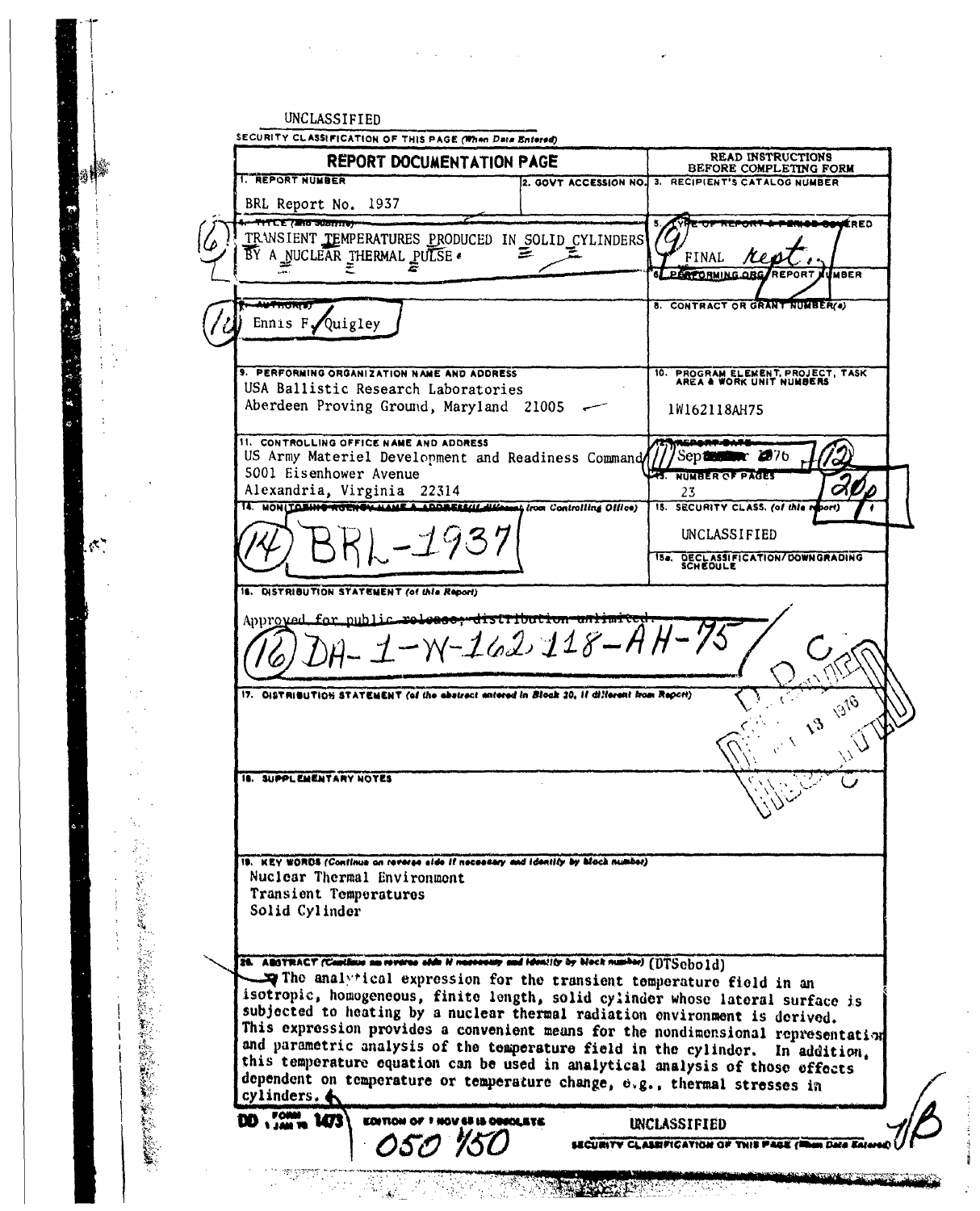## TABLE OF **CONTENTS**

 $\label{eq:1} \mathcal{L}_{\text{max}}(\mathbf{r},\mathbf{r}) = \mathcal{L}_{\text{max}}(\mathbf{r},\mathbf{r})$ 

 $\rightarrow$ 

癬

 $\frac{2}{k+1}$ 

 $\mathfrak{S}$  ,

Ø

þ,

Page



**3**

**0-**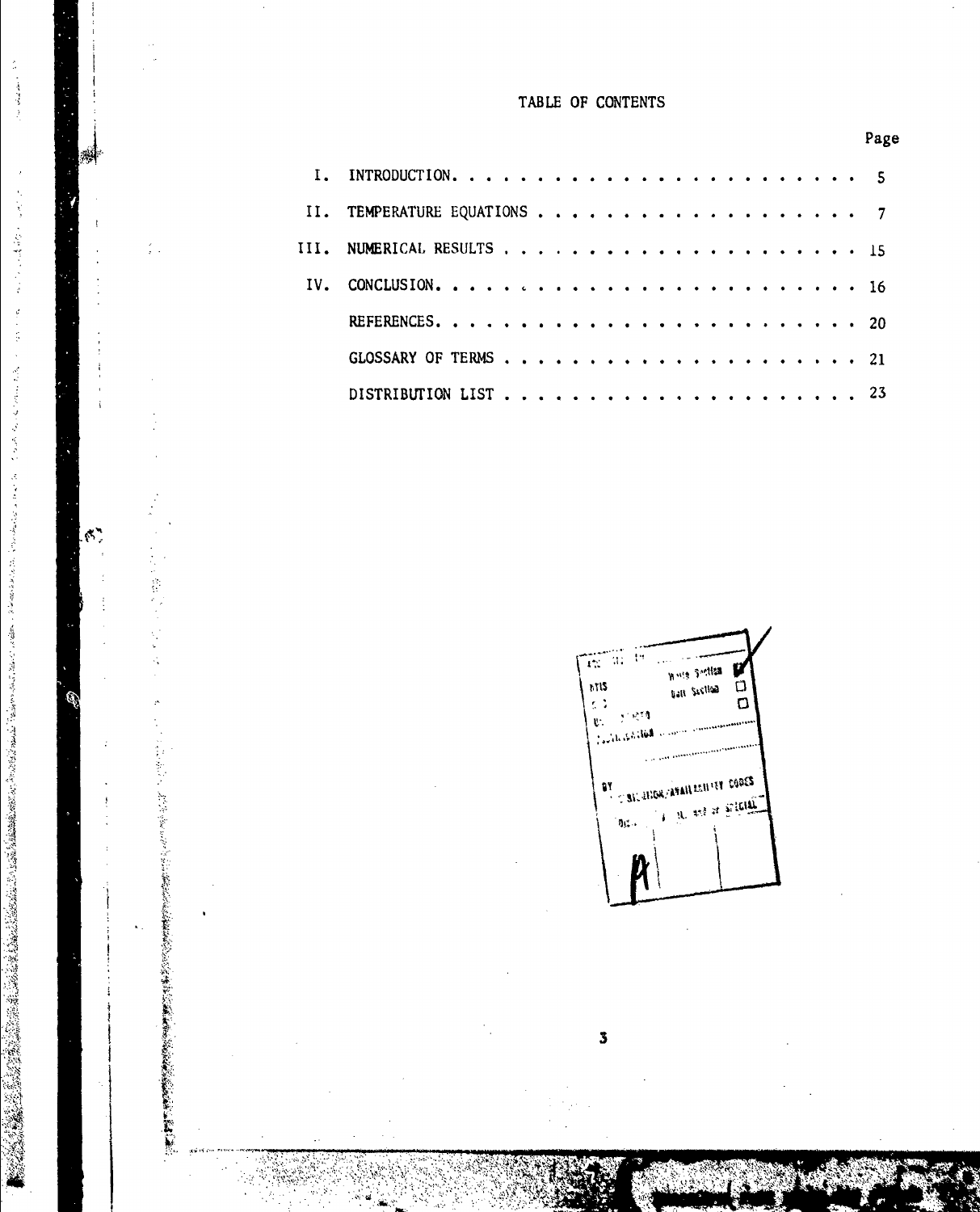## I. INTRODUCTION

The atmospheric detonation of a nuclear weapon produces a high temperature air plasma which is commonly referred to as a "fireball". This fireball begins to emit thermal radiation, mostly in the visible and infrared regions of the spectrum, into the surrounding atmosphere immcdiately after it is formed. Although the fireball has a finite diameter, it is considered to be a point source for calculational purposes, and the thermal radiation environment produced is expressed in terms of a time dependent thermal irradiance. The general characteristics of this irradiance at any point outside the fireball are shown by the curve in Figure 1. This curve is generally approximated by  $\frac{2}{2}$ 

$$
H(t) = H_0 \left[ \frac{2.2 \left( \frac{t}{t_0} \right)}{1 + 1.69 \left( \frac{t}{t_0} \right)^3 \cdot 6} + \frac{0.206 e^{-3.6 \left( \frac{t}{t_0} - 1.18 \right)}}{1 + \left( \frac{t}{1.6t_0} \right)^{10}} \right]
$$
(1)

where  $t_0$  is a function of the weapon yield and  $H_0$  is a function of weapon yield, distance from point of weapon detonation, and transmittance of the atmosphere. Table 1 contains values of  $t_0$ ,  $H_0$  and  $f^{\circ}$  H(t) dt for several weapon yields and distances. In theory the thermal environmen is of infinite duration.

## TABLE **1.** Nuclear Pulse Parameters

| Yield<br>(Kt) | Distance<br>(kn) | $\overline{\mathfrak{sl}}$ | $\frac{H_0}{2}$<br>(MWm) | $"$ Hdt.<br>$^{\circ}$ (MJm |
|---------------|------------------|----------------------------|--------------------------|-----------------------------|
|               | 0.32             | 0.04                       | 11.32                    | 1.25                        |
| 10            | 0.70             | 0.11                       | 11.26                    | 3.26                        |
| 100           | 1.51             | 0.31                       | 8.96                     | 7.51                        |
| 1000          | 3.26             | 0.87                       | 4.65                     | 14.08                       |

However, for practical applications the time duration of the environment is taken to be  $10t_0$  since  $\int_0^{10t}$  **H**(t)dt= 0.85

 $H(t)dt$  and  $H(t) < 0.03$   $H_0$ **0 0 0** 

for  $t > 10t_0$ .

The effects of the thermal environment on exposed materials are due to the absorption of all or part of the radiant energy incident on the exposed surfaces of the materials. The absorption of this radiant energy by the lateral surface of a cylinder will result in a transient temperature rise, a knowledge of which is essential for predicting the response of the cylinder for those effects which are a function of temperature or temperature change. Because of the transient heating, a numerical

**S**

F... .... ....... -;.• • • , " -,',"- " '' .i '. , , , , -

Preceding Page Blank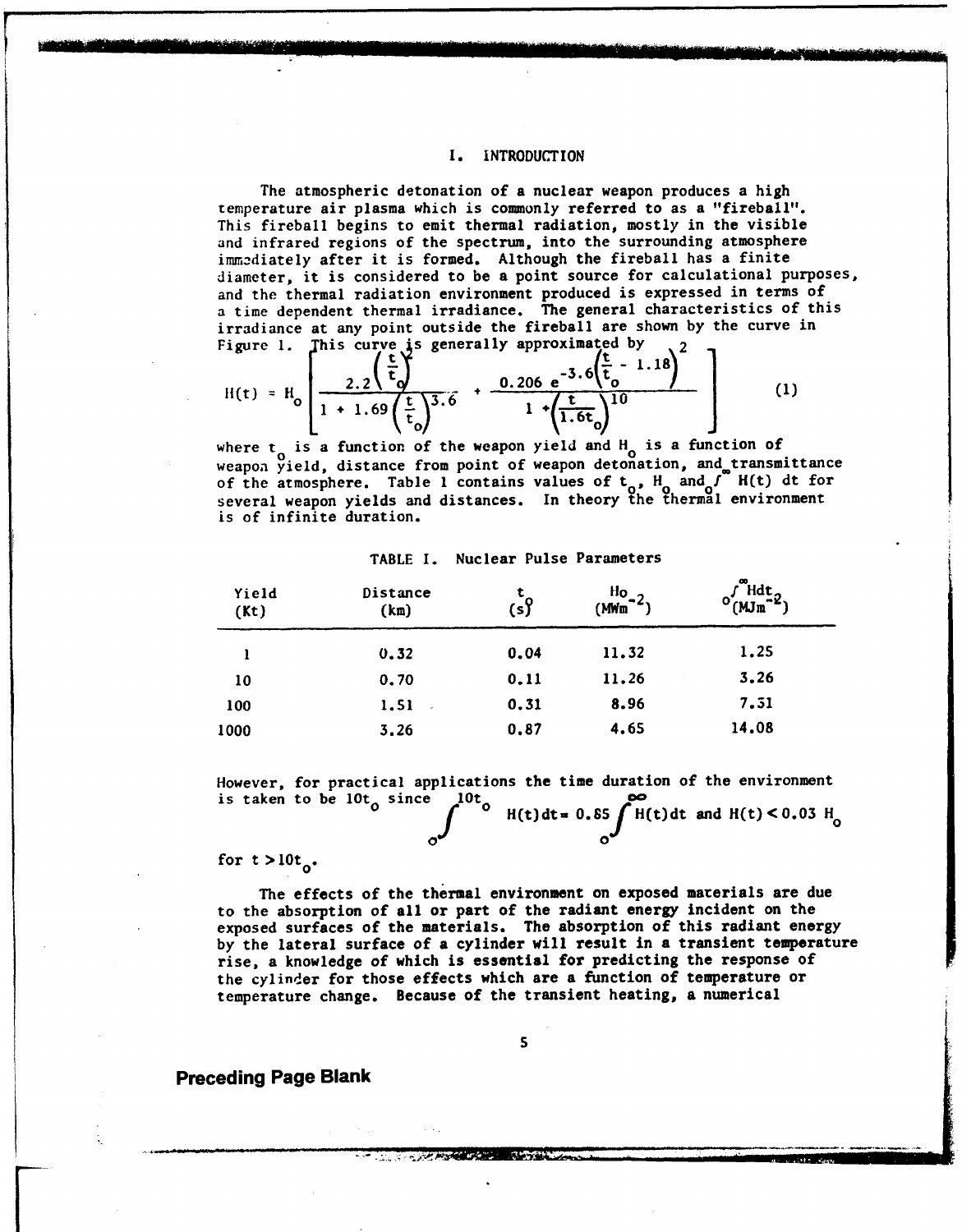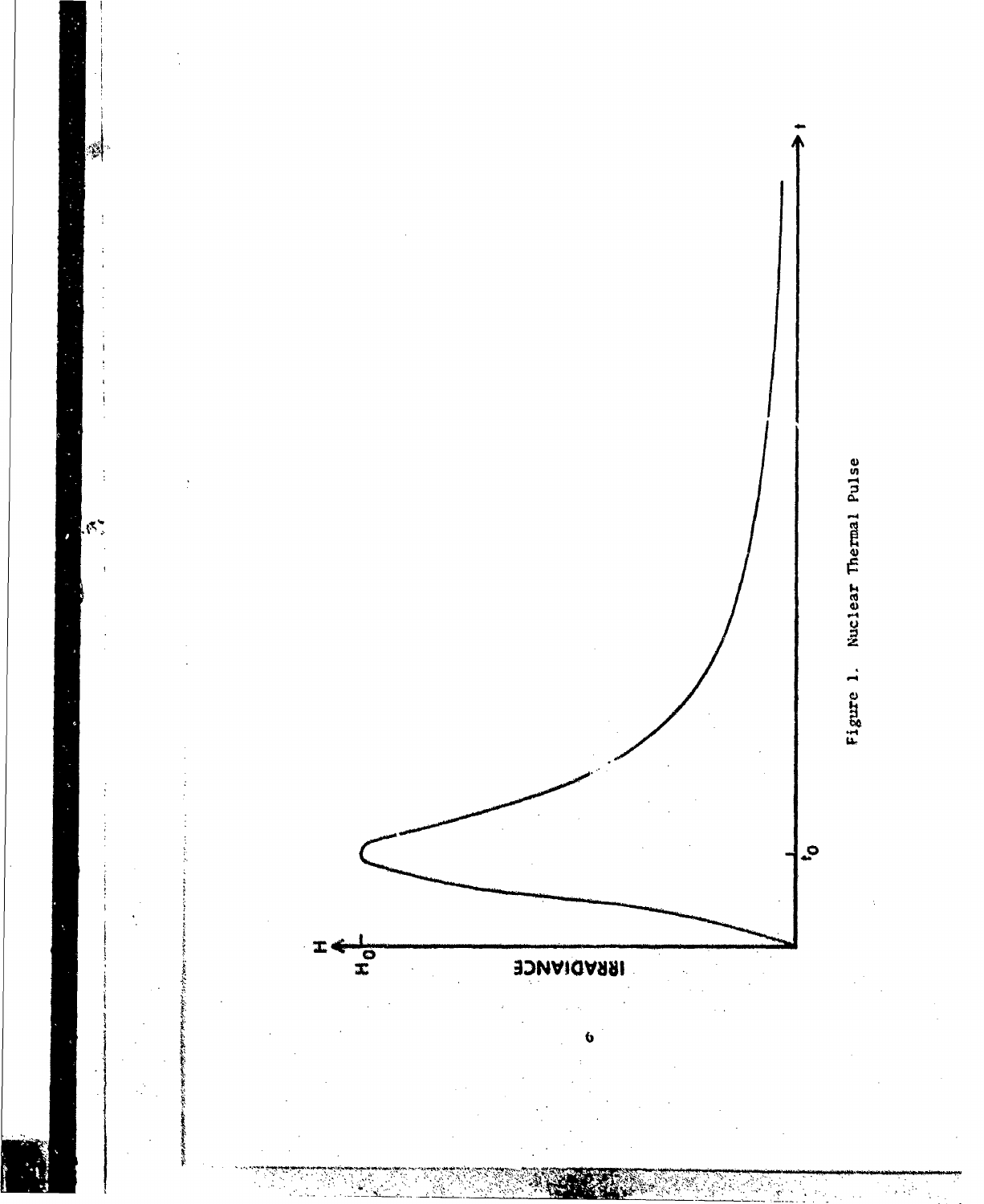calculation of the temperature using finite difference or finite element methods is generally employed. Although these methods are of great value for solving a specific problem, they are not convenient as analytical methods for nondimensional representation or parametric analysis of the temperature field in the cylinder.

This report describes a deviation of the transient temperature field in an isotropic, homogeneous, finite length, solid cylinder of radius  $r_0$ whose lateral surface is subjected to heating by a nuclear thermal radiation environment. Oialvo's modified separation-of-variables method<sup>1</sup> is used to solve the transient heat conduction equation under the following assumptions:

- 1. the thermal properties of the cylinder are independent of temperature,
- 2. the thermal radiation is absorbed at the surface.
- 3. convection and radiation heat losses by the cylinder can be neglected,
- 4. the transient temperature field in the cylinder is independent of the axial coordinate, and
- 5. the initial temperature field in the cylinder is uniform.

## II. TEMPERATURE EQUATIONS

The thermal irradiance at the lateral surface of the cylinder is expressed by  $\mathbf{r}$ ñ.

| $H(\theta, t) =$ | $\mathcal{H}$ $f(t)$ cos $\theta$ | $0 \le 0 \le \frac{1}{2}$<br>$\frac{1}{2} \le 0 \le \frac{3!}{2}$ | 〔2〕 |
|------------------|-----------------------------------|-------------------------------------------------------------------|-----|
|                  | $H_0 f(t)$ cos $\theta$           | $\frac{3\pi}{2}$ \$ 6 \$ 20                                       |     |

where  $f(t)$  is the time dependent portion of  $(1)$ . The transient tomperature field in the cylinder is governed by the following equations

$$
\nabla^2 \mathbf{T}(\mathbf{r}, \theta, \mathbf{t}) = \frac{c\rho}{\kappa} \frac{\partial \mathbf{T}(\mathbf{r}, \theta \mathbf{t})}{\partial \mathbf{t}}
$$
 (3)

whore

 $\mathcal{L}$ 

$$
\nabla^2 = \frac{1}{r} - \frac{\partial}{\partial r} (r \frac{\partial}{\partial r}) + \frac{1}{r^2} \frac{\partial^2}{\partial \theta^2} ,
$$
 (4)

J.U. Ojalvo, "Conduction with Time-Dependent Heat Sources and Boundary Conditions," International Journal of Heat and Mass Transfer, Vol 5. 1962, pp. 1105-1109.

7.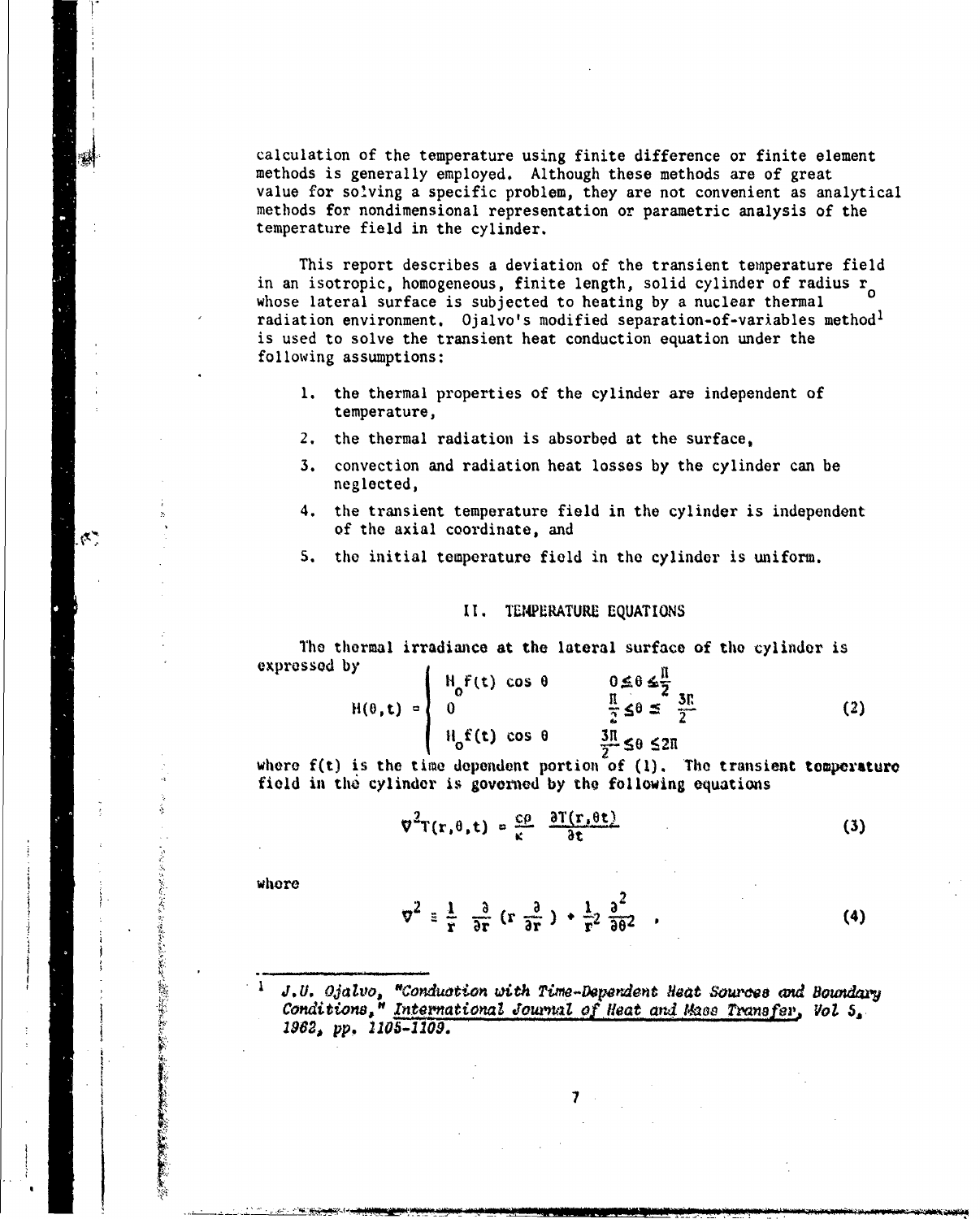$$
\frac{\partial T}{\partial r} = \begin{cases}\n\frac{H_0 f}{\kappa} \cos \theta & 0 \le \theta \le \frac{\pi}{2} \\
0 & \frac{\pi}{2} \le \theta \le \frac{3\pi}{2} \\
\frac{H_0 f}{\kappa} \cos \theta & \frac{3\pi}{2} \le \theta \le 2\pi\n\end{cases}
$$
\n(5)

at  $r = r_0$ ,

أينين

$$
\frac{1}{r}\frac{\partial T}{\partial \theta} = 0,
$$
 (6)

at  $\theta = 0$ ,  $\pi$  (because of symmetry), and

$$
T(r,\theta,0) = 0^*, \qquad (7)
$$

The modified separation-of-variables method assumes that the solution of (3) can be expressed as

$$
\Gamma = \sum_{m} \sum_{n} \Psi_{mn}(t) \Phi_{mn}(r,\theta) + T_0(r,\theta) f(t).
$$
 (8)

By substituting (8) into (3) one has

$$
\sum \sum \psi_{mn} \, \sigma^2 \, \Phi_{mn} \, \cdot \sigma^2 T_o f = \frac{c \rho}{\kappa} \left[ \sum \Psi_{mn} \, \Phi_{mn} \, \cdot \, T_o \, f \right]. \tag{9}
$$

The method further assumes that

$$
T_o = \sum a_{mn} \Phi_{mn} \tag{10}
$$

and that cither

$$
\nabla T_0^2 = 0 \tag{11}
$$

 $\alpha r$ 

「そのためのことをある」ということをする あんじゃく しゅうしょう しゅうしょう しゅうかん しゅうかん しゅうかい

**「大学のあるので、あるので、そのことをある」ということになる。 (人)の場合の** 

$$
\nabla^2 \mathbf{T}_0 = \sum \mathbf{b}_{mn} \Phi_{mn} \tag{12}
$$

No generality is lost by assuming  $T = 0$  since the temperature of the cylinder can be obtained by adding the initial constant temperature to  $T$  and only the temperature difference is required for the stress and displacement fields.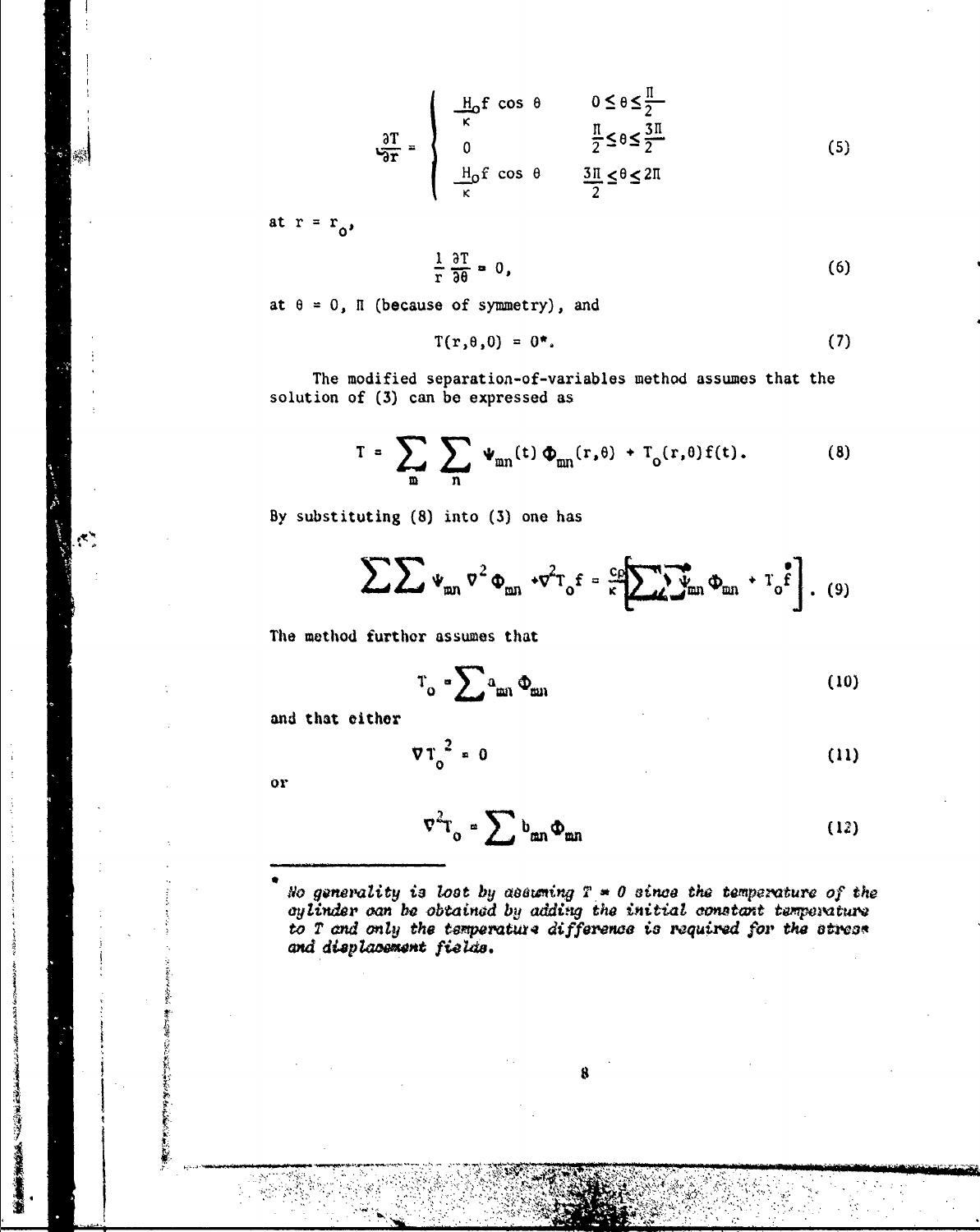The substitution of (10) and (12)\* into (9) yields

$$
\sum \sum \psi_{mn} \vec{v} \cdot \phi_{mn} = \frac{c\rho}{\kappa} \sum \sum \left[ \dot{\vec{v}}_{mn} + a_{mn} \dot{\vec{f}} - \frac{\kappa}{c\rho} b_{mn} \vec{f} \right] \phi_{mn} (13)
$$

If (13) is equated termwise and divided by  $\Psi_{mn} \Phi_{mn}$  and if  $-\lambda_{mn}^2$ 's are chosen for the separation constants, one obtains the following differential equations:

$$
\nabla^2 \Phi_{mn} + \lambda_{mn}^2 \Phi_{mn} = 0
$$
 (14)

and

š,

 $\mathcal{C}$ 

1940年1941年

$$
\Phi_{mn} + \lambda^2_{mn} \frac{\kappa}{c\rho} \Psi_{mn} = -a_{mn} \mathbf{\hat{f}} + \frac{\kappa}{c\rho} b_{mn} \mathbf{f}
$$
 (15)

The solution of (14) and (15) along with  $T_o$  when substituted into (8) provides the transient temperature field in the cylinder.

The boundary and initial conditions for  $\Phi_{mn}$ ,  $T_o$ , and  $\Psi_{mn}$  are<br>obtained by substituting (8) into (5), (6), and (7). This substitution<br>yields<br> $\left(\begin{bmatrix} \frac{H}{K}o & cos\theta - \frac{\theta - T}{\theta - T} \end{bmatrix} \begin{bmatrix} \frac{\theta - T}{\theta} & 0 \leq \theta \leq \frac{\pi}{$ 

$$
\sum \sum \psi_{mn} \frac{\partial \Phi_{mn}}{\partial r} = \begin{cases} -\frac{\partial T_0 f}{\partial r} & \frac{\pi}{2} \leq \theta \leq \frac{3\pi}{2} \\ \left[\frac{11}{5} \cos \theta - \frac{2T}{2F} \right] f & \frac{3\pi}{2} \leq \theta \leq 2\pi \end{cases}
$$
(16)

at  $r = r_0$ ,

$$
\sum \frac{1}{2} \Psi_{\min} \frac{\partial \Phi_{\min}}{\partial \theta} = -\frac{\partial T_0}{\partial \theta} \hat{Y}
$$
 (17)

 $at \theta = 0$ ,  $\overline{n}$ , and

$$
\sum \sum \Psi_{mn} \Phi_{mn} = -T_0 f
$$
 (18)

The use of (12) is more general than the use of (11) since  $\therefore$  11) is a special case of (12) in which all the b<sub>en</sub>'s are sero.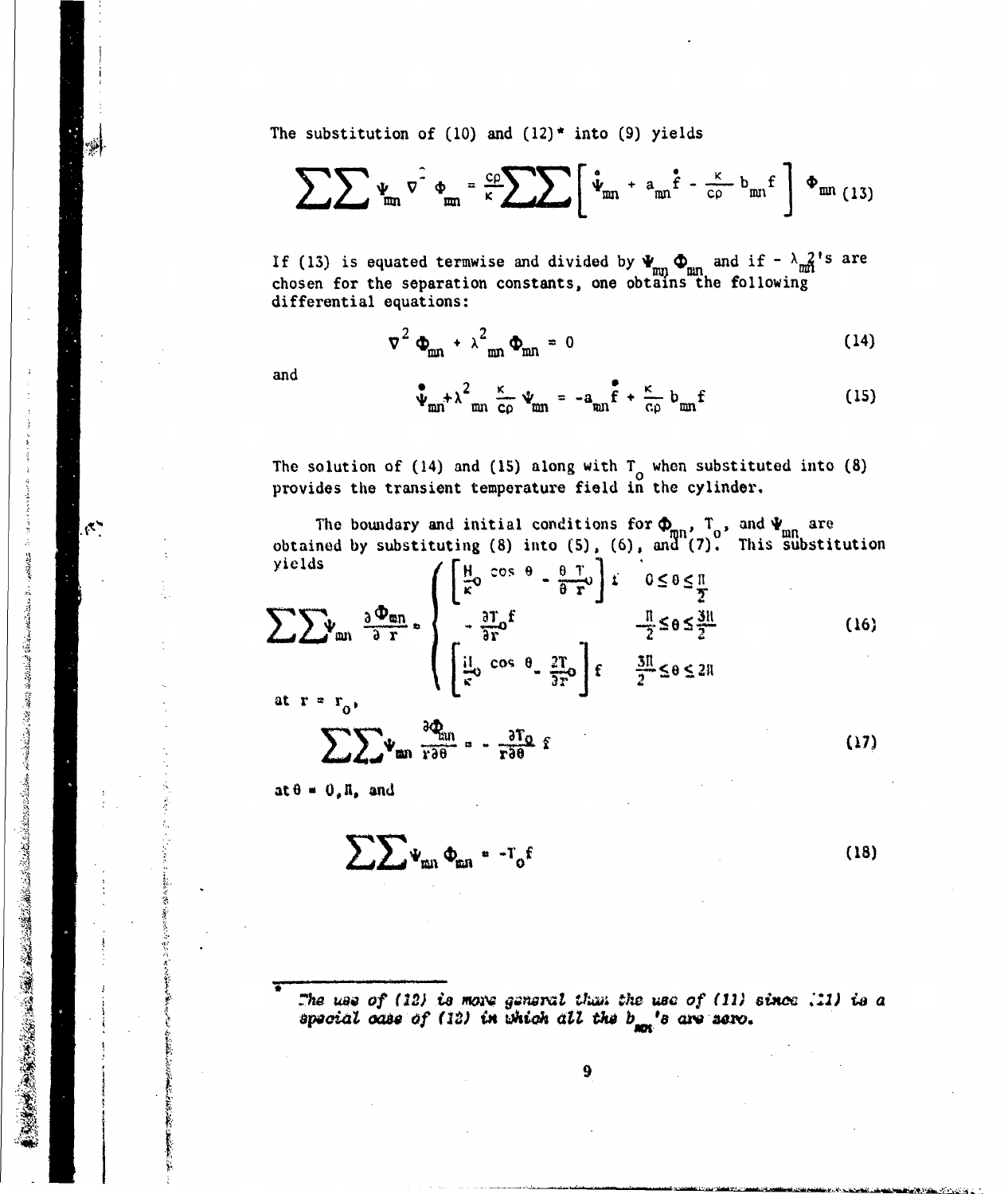at  $t = 0$ . From (16), (17), (18) and Figure 1 the following boundary and initial conditions for  $\Phi_{mn}$ ,  $T_o$ , and  $\Psi_{mn}$  are deduced:

$$
\frac{\partial \Phi_{mn}}{\partial r} = 0^* \tag{19}
$$

$$
\frac{\partial \Phi_{mn}}{\partial \theta} = 0 \tag{20}
$$

at = 0, 
$$
\theta
$$
,  $\Pi$   
\n
$$
\frac{\partial T}{\partial \mathbf{r}} \mathbf{o} \qquad \begin{cases}\n\frac{H_0}{\kappa} \cos \theta & 0 \le \theta \le \frac{\pi}{2} \\
0 & \frac{\pi}{2} \le \theta \le \frac{3\pi}{2} \\
\frac{H_0}{\kappa} \cos \theta & \frac{3\pi}{2} \le \theta \le 2\pi\n\end{cases}
$$
\n(21)

at  $r = r_0$ ,

at  $r = r_0$ ,

Ŵ

 $\mathcal{O}^{\frac{1}{2}}$ 

このことには、そのことに、このことをしているので、そのことに、このことに、このことには、このことには、このことには、このことには、このことには、このことには、このことには、このことには、このことには、

$$
\frac{\partial T}{\partial T \partial \theta} \bullet \quad \theta \tag{22}
$$

at  $\theta = 0$ ,  $\pi$ , and

$$
\Psi_{\rm mn} = 0 \tag{23}
$$

at  $t = 0$ .

Equation (14) is a two dimensional Helmholtz's differential equation, the general solutions of which are of the form

$$
\Phi_{\text{on}} = J_{\text{o}} \left( \lambda_{\text{on}} \mathbf{r} \right) \mathbf{t} \mathbf{A}_{\text{on}} + \mathbf{B}_{\text{on}} \mathbf{\theta} \tag{24a}
$$

for  $n = 0$  and

$$
\Phi_{mn} = (A_{mn}J_m(\lambda_{mn}r) + B_{mn}Y(\lambda_{mn}r)) (C_m \cos m\theta + D_m \sin m\theta) \quad (24b)
$$

for  $x \ge 0$ .

In order for these solutions to be well behaved at  $r = 0$ , the  $B_{cm}$  is must<br>be equal to zero. Also from (20) it is readily seen that the  $B_{cm}$  is and<br>the  $D_{m}$  is must also equal zero and that  $n = 0, 1, 2, 3, ...$ . Equat (24) Can now be rewritten as

$$
\Phi_{mn} = A_{mn} J_m (\lambda_{mn} r) \cos m\theta \qquad (25)
$$

This equation insures a homogeneous boundary condition for (14).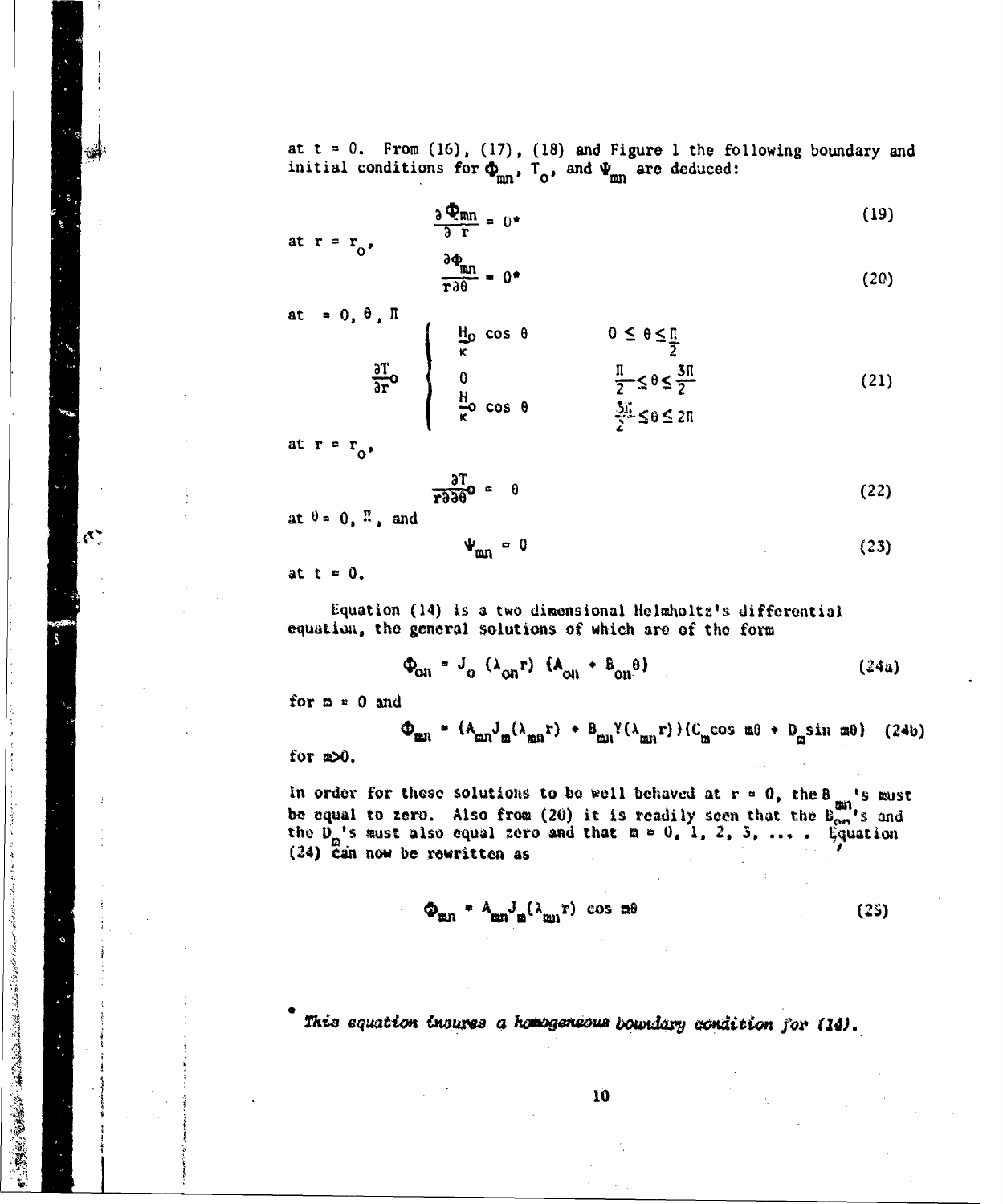The substitution of (25) into (19) gives

$$
J_{m}^{'} (\lambda_{mn} r_{o}) = 0
$$
 (26a)

ം

 $\kappa^{\star}$ 

 $\begin{array}{c} 1 \\ 2 \\ 3 \end{array}$ Å

or 
$$
(\lambda_{mn}r_0) \frac{J_{m+1}(\lambda_{mn}r_0)}{J_m(\lambda_{mn}r_0)} = m
$$
 (26b)

From (26a) one sees that the  $\lambda_{mn}r_{0}$ 's are the n-th positive roots of  $(26a)$ .  $\qquad \qquad \ldots$ 

Equation (11) cannot be used in determining  $T_{0}$ . The solution of this two dimensional Laplace's differential equation which is well behaved at  $r = 0$  and satisfies (22) is

$$
T_0 = C_0 \cdot \sum_{m=1}^{\infty} C_m r^m \cos n \theta \qquad (27)
$$

the substitution of (27) into (21) yields

$$
\sum_{m=1}^{\infty} nC_n r_0^{m-1} \cos m \theta = \begin{cases} \frac{H}{\kappa} \cos \theta & 0 \le \theta \le \frac{\pi}{2} \\ 0 & \frac{\pi}{2} \le \theta \le \frac{3\pi}{2} \\ \frac{H}{\kappa} \cos \theta & \frac{3\pi}{2} \le \theta \le 2\pi \end{cases}
$$
(28)

By expressing the right side of (28) in terms of the following Fourier cosine series:

$$
\frac{H_0}{\kappa} \left[ \frac{1}{\pi} + \frac{\sqrt{3} \theta}{2} + \frac{2}{\pi} \sum_{n=2,4,6,...}^{\infty} \frac{{\binom{n}{2}}^{2}+1}{(n^2-1)} \cos n \theta \right],
$$
 (29)

one can rewrite (28) as

**IDEの「IOO」ということが可能を認める場所ですが実現を提供され** 

**Contractor** 

 $\frac{1}{2}$ 

$$
\sum_{n=1}^{\infty} nC_n r_0^{m-1} \cos n \theta = \frac{\mu_0}{\kappa} \left[ \frac{1}{n} + \frac{\cos \theta}{2} + \frac{2}{\pi} \right] \times \sum_{\substack{n=2 \text{even}}}^{\infty} \frac{(-1)^{\frac{n}{2}+1}}{(n^2-1)} \cos n \theta \right]
$$

It is readily seen from (30) that (27) cannot satisfy the boundary conditions at  $\mathbf{r} \times \mathbf{r}$  because of the first term of (27). This term represents the uniform heating of the entire lateral surface of the cylinder, and the form of  $T_{\alpha}$  which is obtained by solving the uniform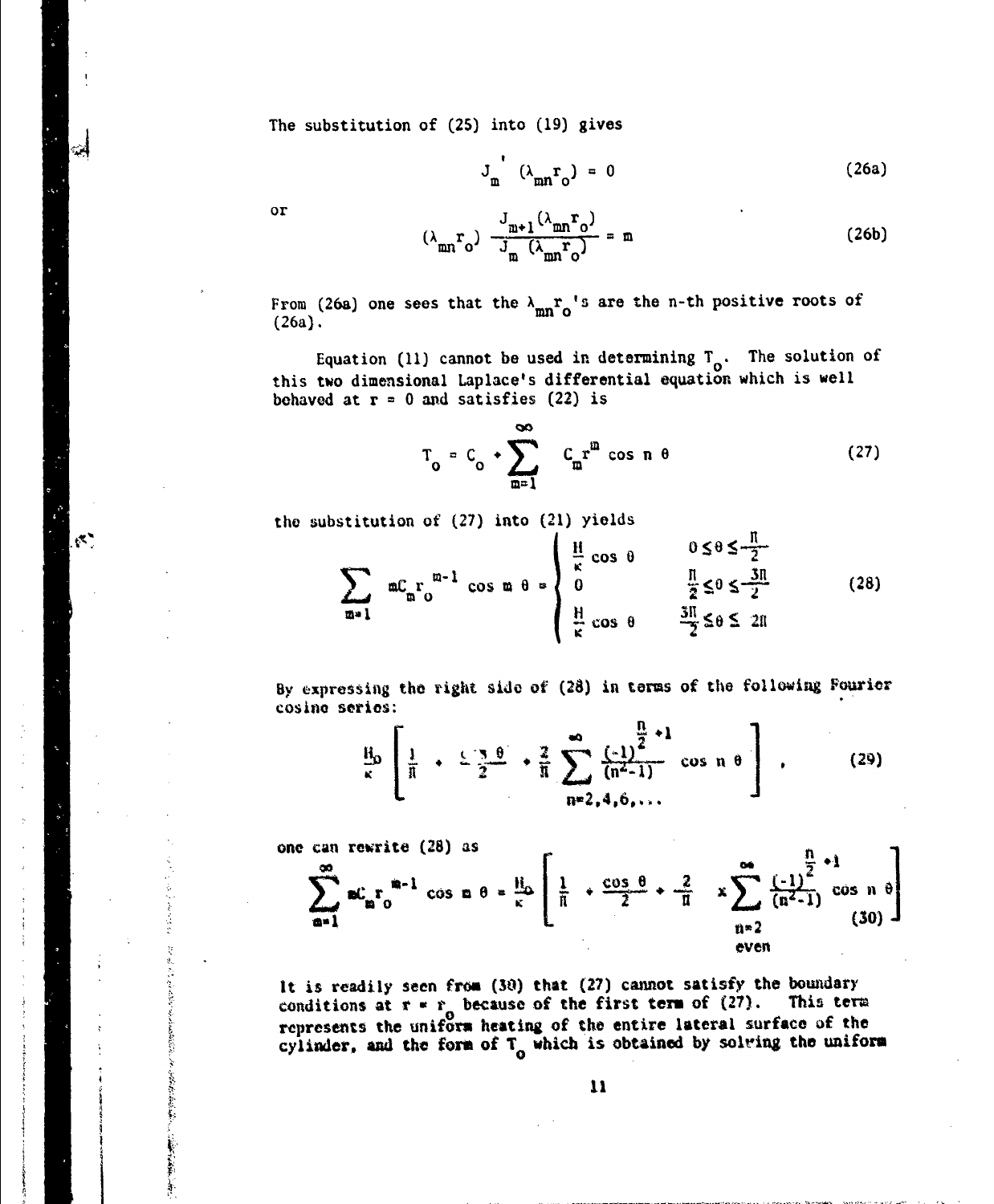heating case is

ा

 $\mathcal{E}$ 

- これには、このことにより、このことを見ると、そのことを見ることを、このことは、このことを、このことには、このことになっていることをしていることをしても、そのことを見ることを、このことを見ることをし

$$
T_o = \frac{H_0}{2\pi\kappa r_o^2} \tag{31}
$$

Consequently, it is assumed that

$$
T_o = \frac{H}{2\pi\kappa r_o}r^2 + C_o + \sum_{m=1}^{\infty} C_m r^m \cos m \theta
$$
 (32)

where the values of the  $C_m$ 's, except for  $C_o$ , are obtained by equating (30) termwise. From (30) one sees that

ൟ

$$
C_1 = \frac{H_0}{2\kappa} \tag{33}
$$

and

$$
C_{m} = -\frac{2H_{0} \cos(\frac{mT}{2})}{\pi m(m^{2}-1)\kappa r_{0}} n-1
$$
 (34)

for  $m > 1$ .

In order to solve

$$
\Psi_{mn} + \frac{\kappa}{c\rho} \lambda_{mn}^2 \Psi_{mn} = -a_{mn} \mathbf{\hat{f}} + \frac{\kappa}{c\rho} b_{mn} \mathbf{f}
$$
 (15)

the coefficients,  $a_{mn}$  and  $b_{mn}$ , must be evaluated. The  $a_{mn}$ 's can be evaluated from (10) and (32) and the  $b_{mn}$ 's from (12) and (32). From (10) and (32)

$$
\frac{11}{211kr_0}r^2 + C_0 \cdot \sum C_n r^m \cos n \theta = a_{00} \cdot \sum_{m=0}^{\infty} \sum_{n=1}^{\infty} a_{mn} I_m(\lambda_{mn}r) \cos n \theta
$$
\n(35)

Equating (35) termwise one obtains

$$
\frac{H}{2\pi\kappa r_0}r^2 + C_0 * a_{00} \cdot \sum_{n=1}^{\infty} a_{0n} J_0(\lambda_{0n}r)
$$
 (36)

and

$$
c_{\mathbf{n}} \mathbf{r}^{\mathbf{n}} = \sum_{\mathbf{n} = 1} a_{\mathbf{n}} \mathbf{J}_{\mathbf{n}}(\lambda_{\mathbf{n}} \mathbf{r}). \tag{37}
$$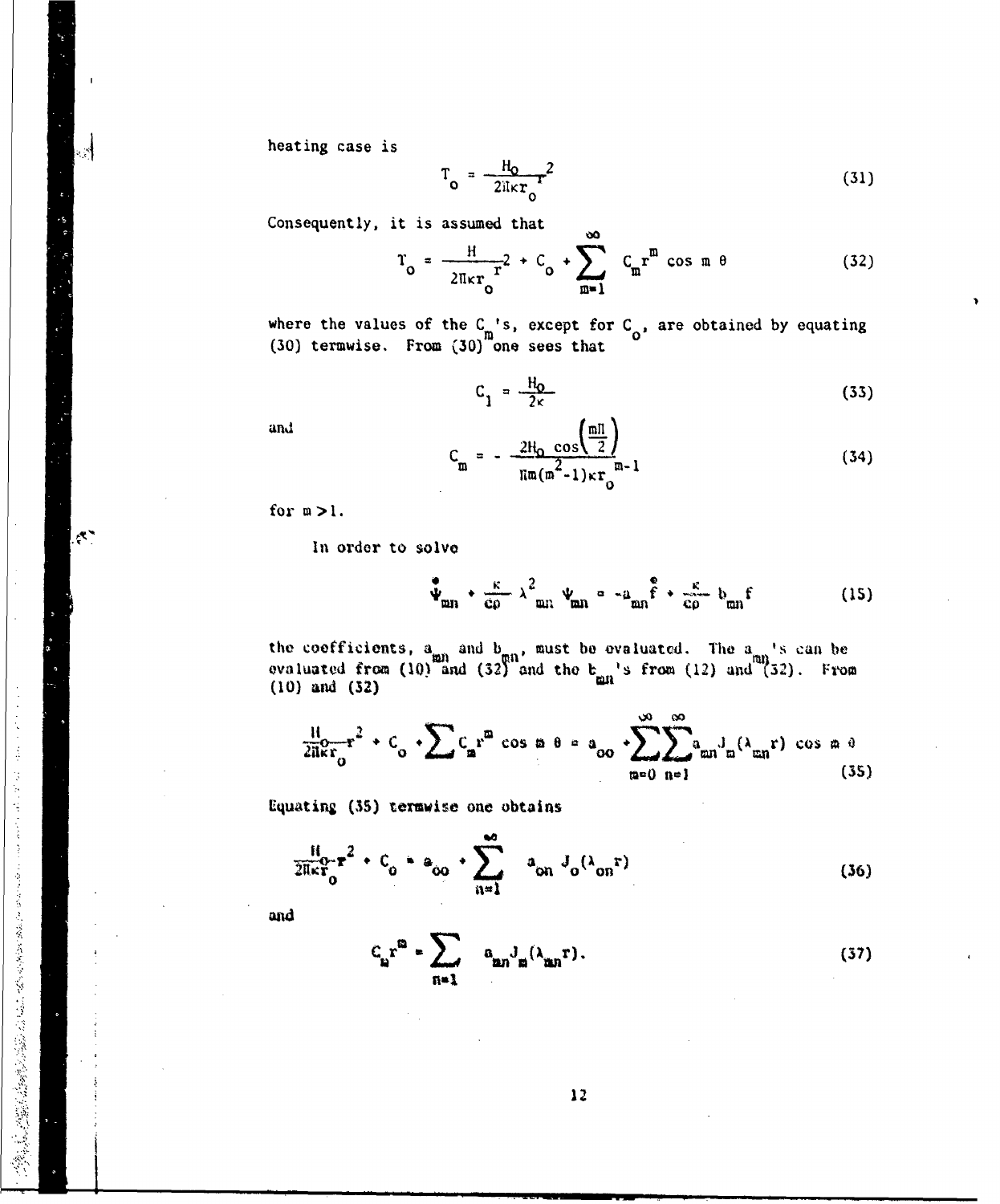Using the orthogonality properties of the Bessel functions, the  $a_{mn}$ 's can be evaluated from

$$
a_{on} = \frac{\frac{H_0}{2\pi\kappa r_0} \int_{0}^{10} r^3 J_0(\lambda_{on}r) dr + C_0 \int_{0}^{10} r J_0(\lambda_{on}r) dr}{\int_{0}^{10} r J_0^2 (\lambda_{on}r) dr}
$$
(38)

and

$$
a_{mn} = C_m \frac{\partial}{\partial r^{m+1} J_m(\lambda_{mn} r) dr}{\int r J_m^2 (\lambda_{mn} r) dr}
$$
 (39)

The integration of (38) yields

$$
a_{OO} = \frac{4H_0r_O}{\pi\kappa} + C_O \tag{40a}
$$

for  $\lambda_{00} = 0$  and

$$
a_{on} = \frac{2H_0r_0}{\pi\kappa(\lambda_{on}r_0)^2J_0(\lambda_{on}r)}
$$
(40b)

for  $n = 1$ . For the remaining  $a_{mn}$ 's the integration of (39) yields

$$
a_{mn} = \frac{2C_m \lambda_{mn} r_0^{m+1} J_{m+1} (\lambda_{mn} r_0)}{(\lambda_{mn} r_0)^2 - n^2 J_m^2 (\lambda_{mn} r_0)}
$$
(41)

By substituting (26b), (33) and (34) into (41) one obtains

$$
a_{ml} = \frac{H_0(\lambda_{ml}r_0)^2}{\kappa \left[ (\lambda_{ml}r_0)^2 - 1 \right] J_1(\lambda_{ml}r_0)}
$$
(42a)

for  $m \geq 1$  and

**医心脏病的病院的 医心脏病的 医皮肤病的 医皮肤病的 医心理学 医心理学** 

AND ALL SHOW

■ 総 ■

$$
a_{mn} = \frac{2H_0 r_0^2 \cos (mH/2)}{\pi \kappa [m^2 - 1] \left[ (\lambda_{mn} r_0)^2 - m^2 \right] J_m (\lambda_{mn} r_0)}
$$
(42b)

for  $m \ge 1$  and  $n > 1$ . From (12) and (32)

$$
\frac{2H}{\pi\kappa r_0} = \sum_{m=0}^{\infty} \sum_{n=0}^{\infty} b_{mn} J_m(\lambda_{mn} r) \cos m \theta
$$
 (43)

**REPORT OF STATE**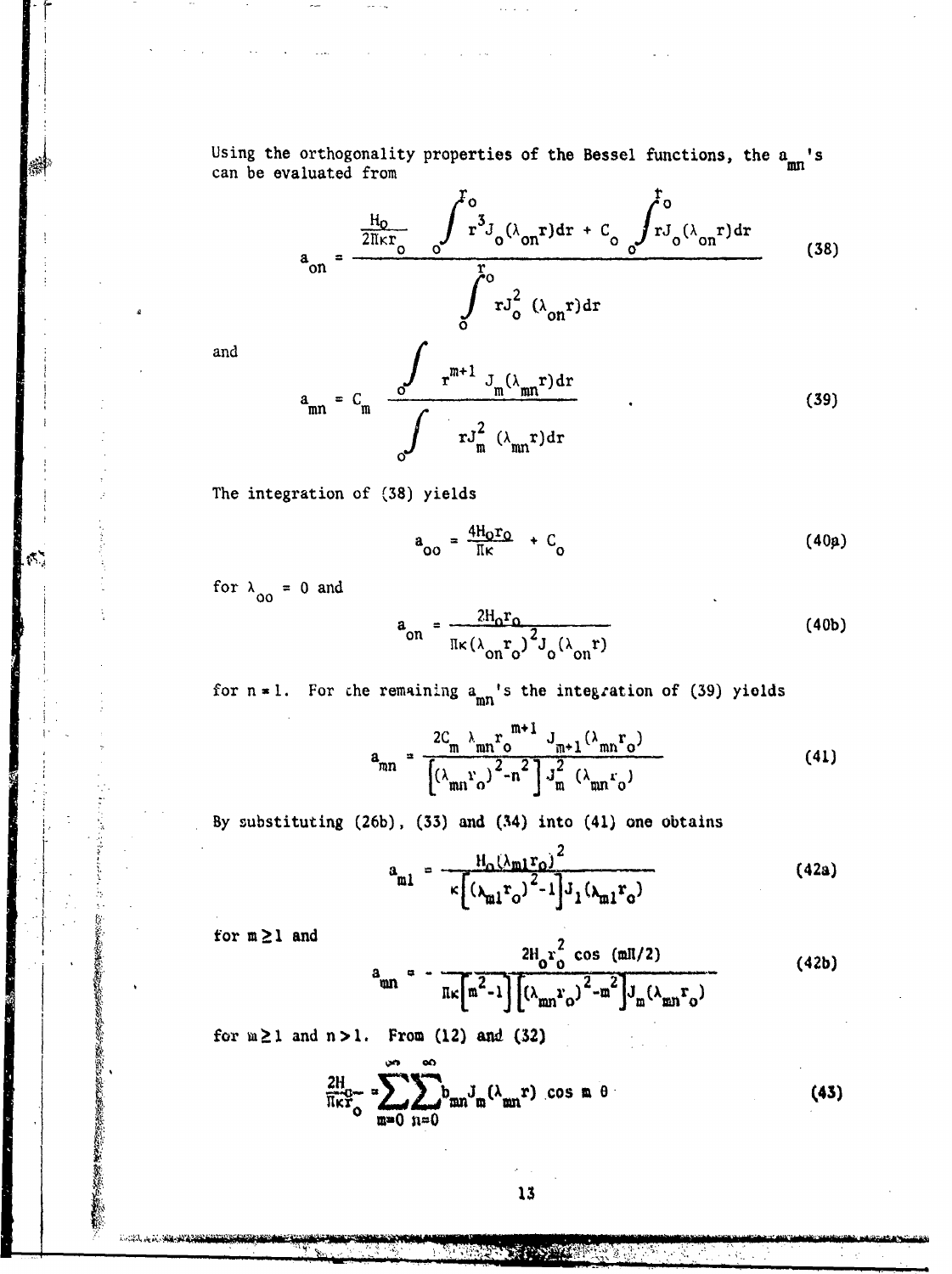Using the orthogonality properties of the Bessel functions and the cosine functions, the  $\overline{b}_{mn}$ 's can be evaluated  $2\overline{f}_1^{\text{from}}$ 

$$
b_{mn} = \frac{2H_0}{\pi r_0} \frac{\int rJ_m(\lambda_{mn}r) dr}{\int rJ_m^2(\lambda_{mn}r_0) dr} \frac{\int \cos m\theta d\theta}{\int rJ_m^2(\lambda_{mn}r_0) dr}
$$
(44)

The integration of (44) yields

$$
b_{oo} = \frac{2H_0}{\pi \kappa r_o}
$$
 (45a)

 $\mathbf{m}$ 

 $\mathcal{C}^{\bullet}$ 

$$
b_{mn} = 0 \tag{45b}
$$

for  $m \geq 0$  and  $n \geq 1$ .

For  $\lambda_{00} = 0$  equation (15) reduces to

$$
\mathbf{\hat{\Psi}}_{\text{OO}} = -a_{\text{OO}} \mathbf{\hat{f}} + \frac{\kappa}{c\rho} b_{\text{OO}} \mathbf{f}, \qquad (46)
$$

the integration of which is

t  $V_{01} = -a_{00}f(t) + \frac{K}{c\rho}b_{00} \int f(t)dt + B_{00}$  (47)

**co**

From the initial condition equation (23), one sees that  $B_{\alpha\alpha}$  must equal zero, For the remaining  $\lambda_{\text{max}}$ 's, the general, solution of (13) can be obtained by using the integrating factor

The use of this factor results in

'14

$$
\Psi_{\text{min}} = -a_{\text{min}} e^{-\lambda_{\text{min}}^2} \frac{\kappa}{c\rho} t \int_0^t e^{\lambda_{\text{min}}^2} \frac{\kappa}{c\rho} t \int_0^t f(t) dt + B_{\text{min}} e^{\lambda_{\text{min}}^2 c\rho} t.
$$
\n(48)

One also sees from (23) that the **B.** 's must equal **zero.** The **integration** of the right hand side of (48) by parts yields<br>  $\begin{array}{ccc}\n & -\lambda & \xrightarrow{\kappa} & \lambda^2 & \xrightarrow{\kappa} & \lambda^2\n\end{array}$ 

$$
\Psi_{\text{min}} = -a_{\text{min}}f(t) + a_{\text{min}}\lambda^2_{\text{min}} \frac{1}{c\rho} - e^{-\lambda_{\text{min}}}\frac{\kappa}{c\rho}t \int_{0}^{t} e^{\lambda^2_{\text{min}}}\frac{\kappa}{c\rho}t f(t)dt
$$
\n(49)

14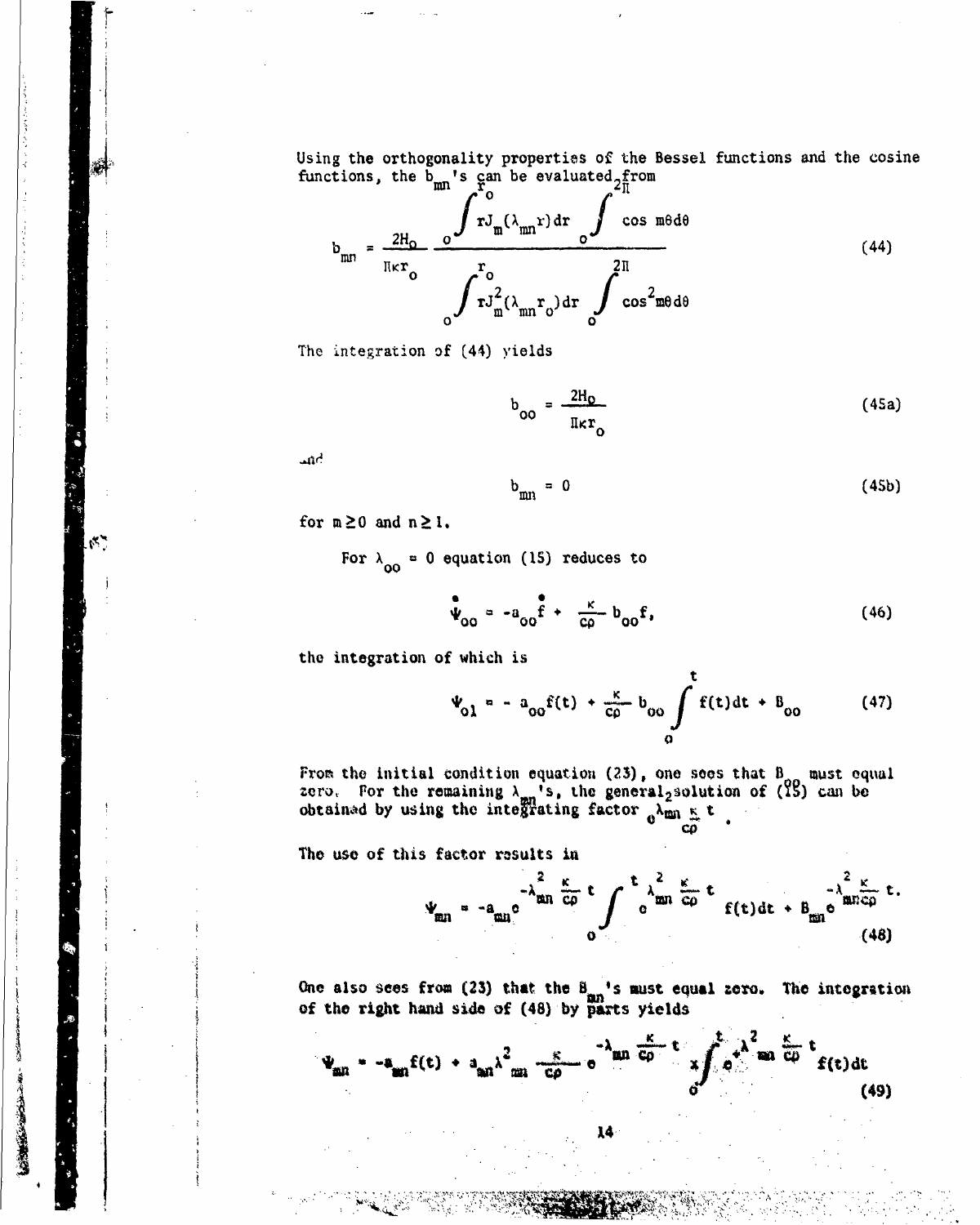The substitution of  $(25)$ ,  $(32)$ ,  $(40)$ ,  $(42)$ ,  $(45)$ ,  $(47)$  and  $(49)$  into gives

$$
T = \frac{2h_0}{h_0cr_0} \left\{ \int_{0}^{t} f(t) dt + \sum_{n=1}^{\infty} \frac{e^{-\lambda_{on}^{2} \frac{\kappa}{c\rho} t}}{J_0(\lambda_{on}r_0)} \left[ \int_{0}^{t} e^{\lambda_{on}^{2} \frac{\kappa}{c\rho} t} dt \right] \right\}
$$
  
\n
$$
xf(t) dt \left\{ J_0(\lambda_{on}r) + \frac{\pi}{2} \sum_{n=1}^{\infty} \frac{\left[ \lambda_{1n}r_0 \right]^{2} e^{-\lambda_{1n}^{2} \frac{\kappa}{c\rho} t}}{\left[ (\lambda_{1n}r_0)^{2} - 1 \right] J_1(\lambda_{1n}r_0)}
$$
  
\n
$$
x \left\{ \int_{0}^{t} e^{\lambda_{1n}^{2} \frac{\kappa}{c\rho} t} f(t) dt \right\} J_1(\lambda_{1n}r) \cos \theta = 2 \sum_{m=2}^{\infty} \sum_{n=1}^{\infty} \frac{\left[ \lambda_{mn}r_0 \right]^{2}}{\left[ (n-1) \right] J_1(\lambda_{1n}r_0)}
$$
  
\n
$$
x \frac{\cos(m\pi/2) e^{-\lambda_{mn}^{2} \frac{\kappa}{c\rho} t}}{\left[ (\lambda_{mn}r_0)^{2} - n^{2} \right] J_m(\lambda_{mn}r_0)} \left[ \int_{0}^{t} e^{\lambda_{mn}^{2} \frac{\kappa}{c\rho} t} f(t) dt \right]
$$
  
\n
$$
x J_m(\lambda_{mn}r) \cos m \theta
$$
 (50)

where  $f(t)$  is the time dependent portion of  $(l)$ .

 $\mathcal{S}^{\star}_{\mathcal{P}}$ 

III. NUMERICAL RESULTS

15

For simplicity and generality, the derived temperature field<br>equation will be numerically evaluated in terms of the following dimensionless quantities



 $(51)$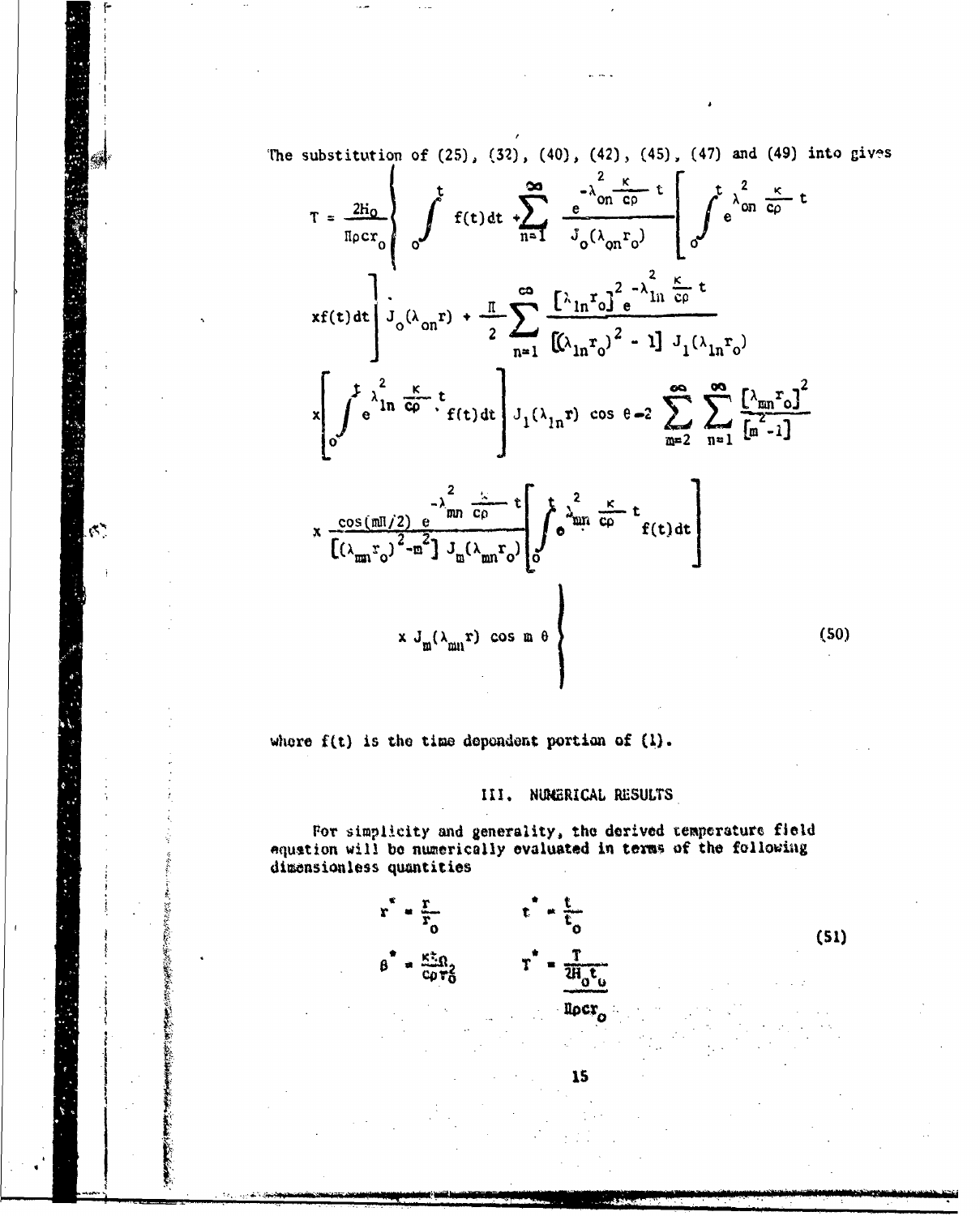In addition, (1) is approximated by the following Fourier series:

$$
f(t) = H_0 \left[ \frac{C_0}{2} + \sum_{l=1}^{\rho} C_l \cos \frac{\pi l t}{5t_0} + d_l \sin \frac{l \pi t}{5t_0} \right]
$$
 (52)

If (1) were used in evaluating (50), the integrals would have to be computed numerically. Since the use of (52) allowed for the direct integration of these integrals, such a representation is both logical and convenient, regardless of the number of terms required for accuracy. All of the calculations were carried out by using a UNIVAC 1108 digital computer and the number of terms used in evaluating the double series solution were such as to insure at least three digit convergence.

Figures  $2.5$ , and  $4$  are plots of the radial temperature distribution for various values of  $\beta^*$ ,  $t^*$  and  $\theta$ . A comparison of the temperatures calculated using (50) and those calculated using CINDA-3G<sup>2</sup>, a finite differencing he't transfer computer program, shows a five percent or less difference in the calculated temperatures. Approximately ninety seconds of machine time is required to calculate the radial temperatures using (50) for paired values of  $\beta^*$  and  $t^*$  and two values of  $\theta$ .

### $IV.$ **CONCLUSION**

The analytical expression of the transient temperature field in an isotropic, homogeneous, finite length, solid cylinder whose lateral surface is subjected to the heating by a nuclear thermal radiation environment has been derived. This expression provides a convenient means for the nondimensional representation and parametric analysis of the temperature field in the cylinder. In addition, this temperature equation can be used in the analysis of those effects dependent on temperature or temperature change, e.g., thermal stress in a cylinder.

J.D. Gaski, Chrysler Improved Numerical Differencing Analyzer for 3rd Generation Computere, TN-AP-67-287, October 20, 1967, Chrysler Corporation Space Division, New Orleans, Louisiana.

. 16

美食者的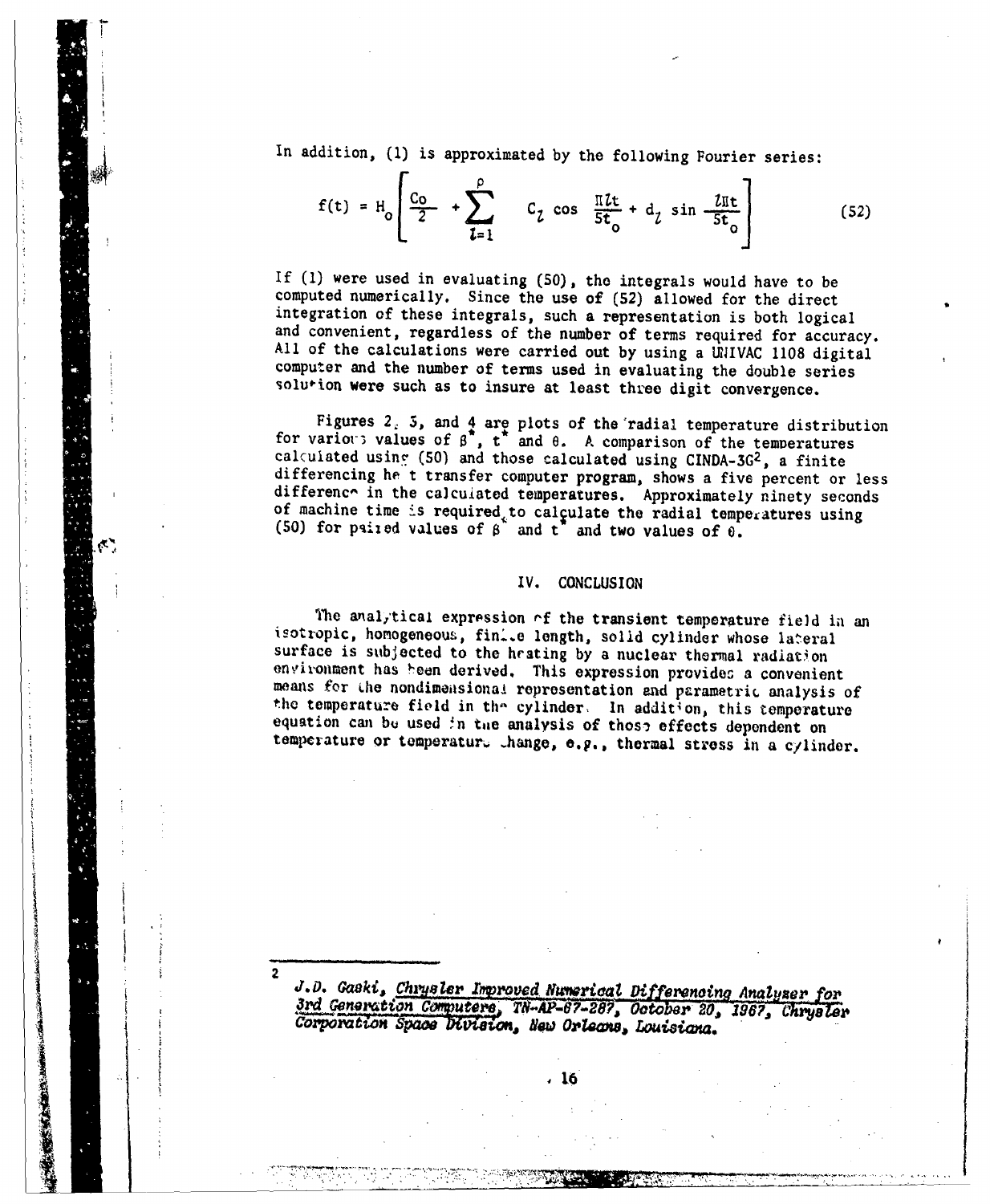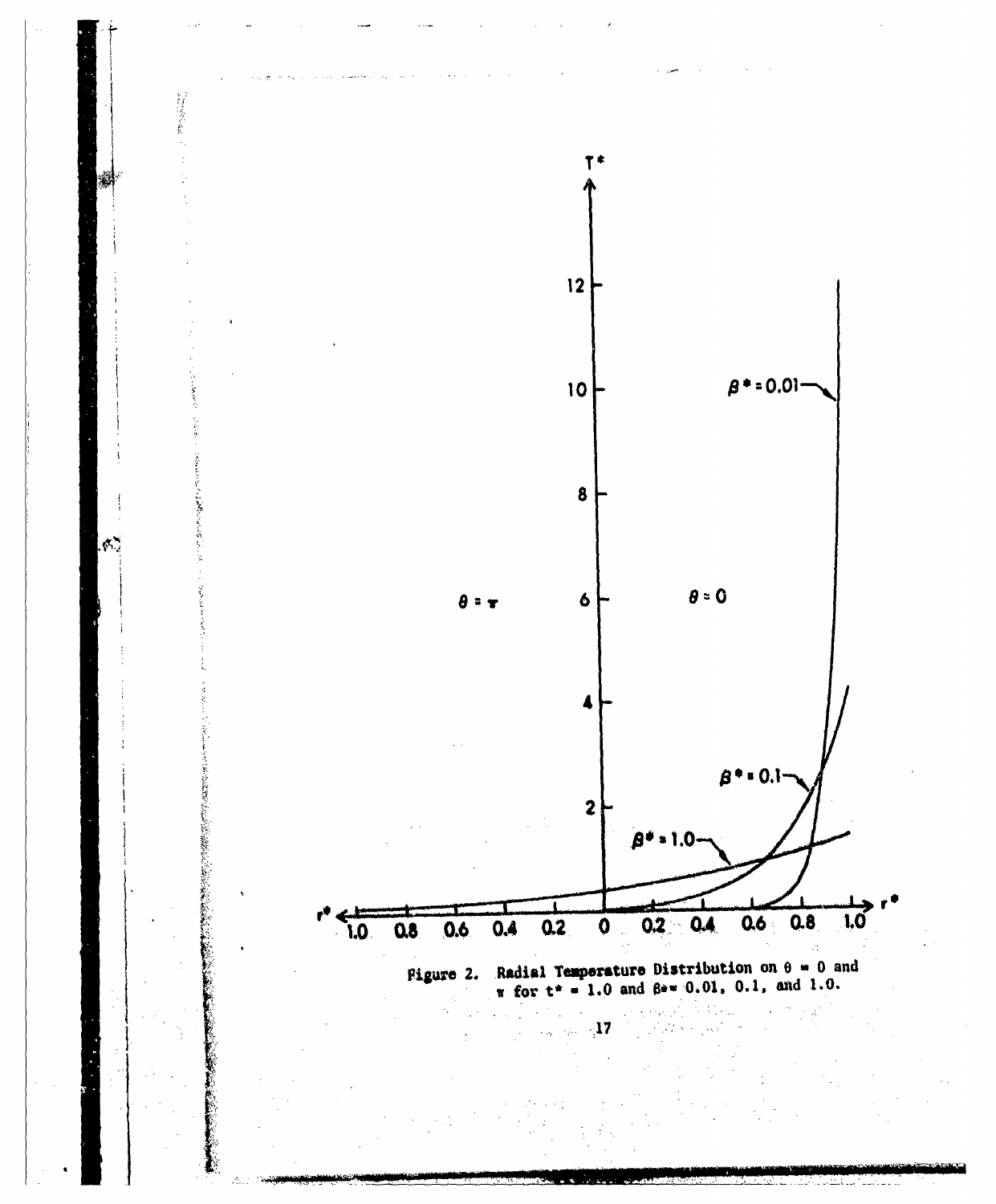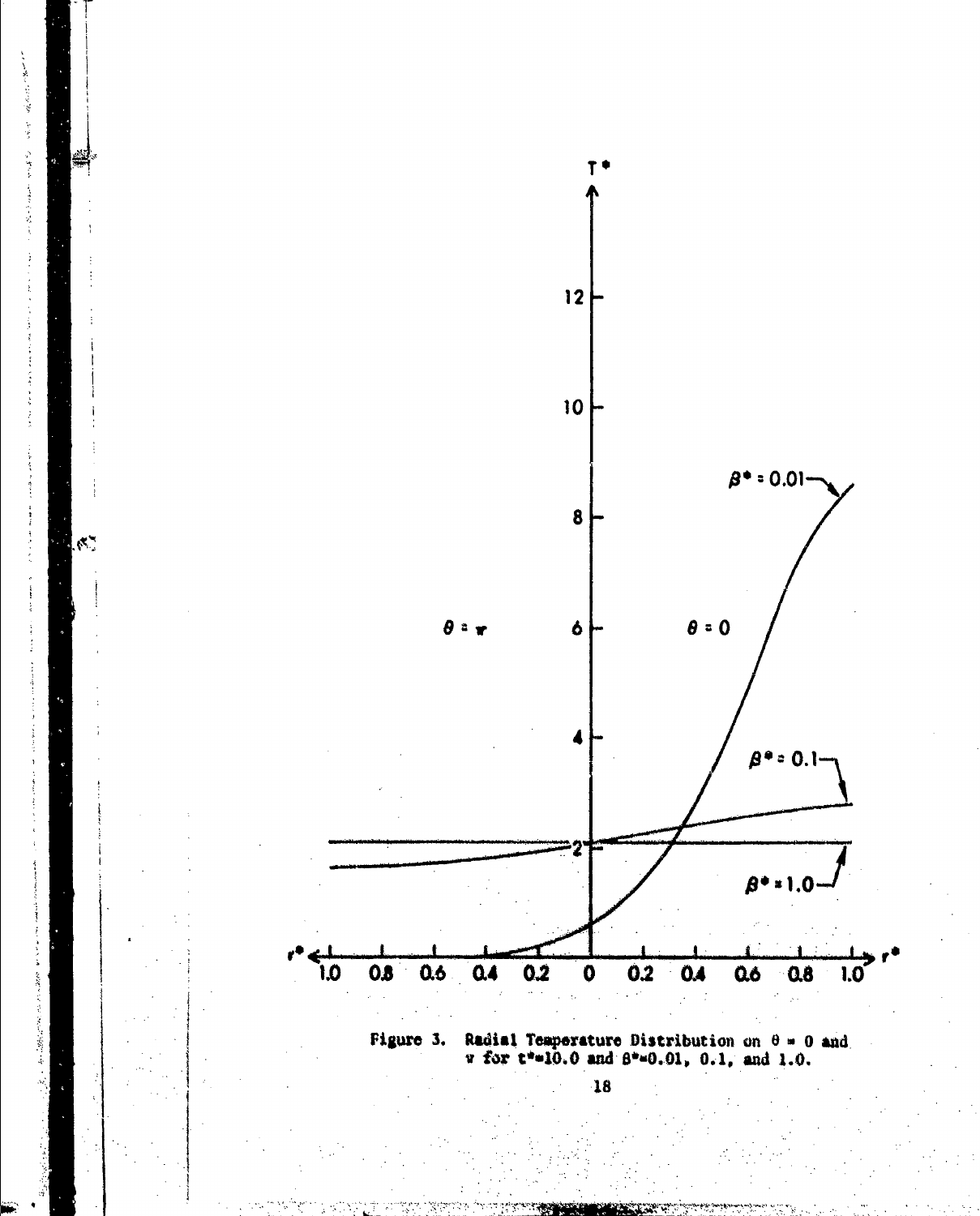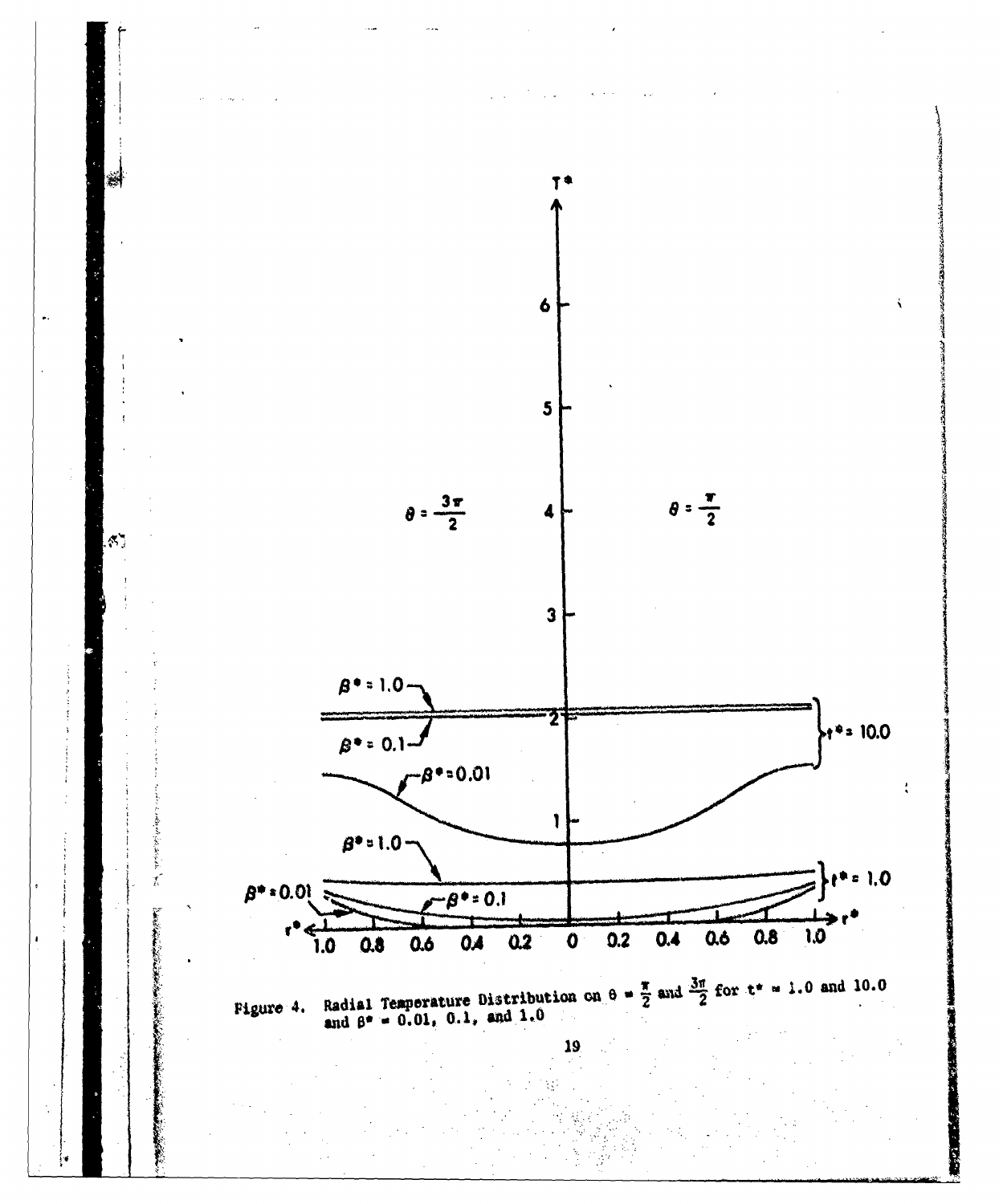## REFERENCES

- **1.** J.U. Ojalvo, "Conduction with Time-Dependent Heat Sources and Boundary Conditions", International Journal of Heat and Mass Transfer, Volume 5, 1962, pp. 1105-1109.
- 2. J.D. Gaski, Chrysler Improved Numerical Differencing Analyzer for 3rd Generation Computers, TN-AP-67-287, October 20, 1967 Chrysler Corporation Space Division, New Orleans, Louisiana.

V e

۴.

20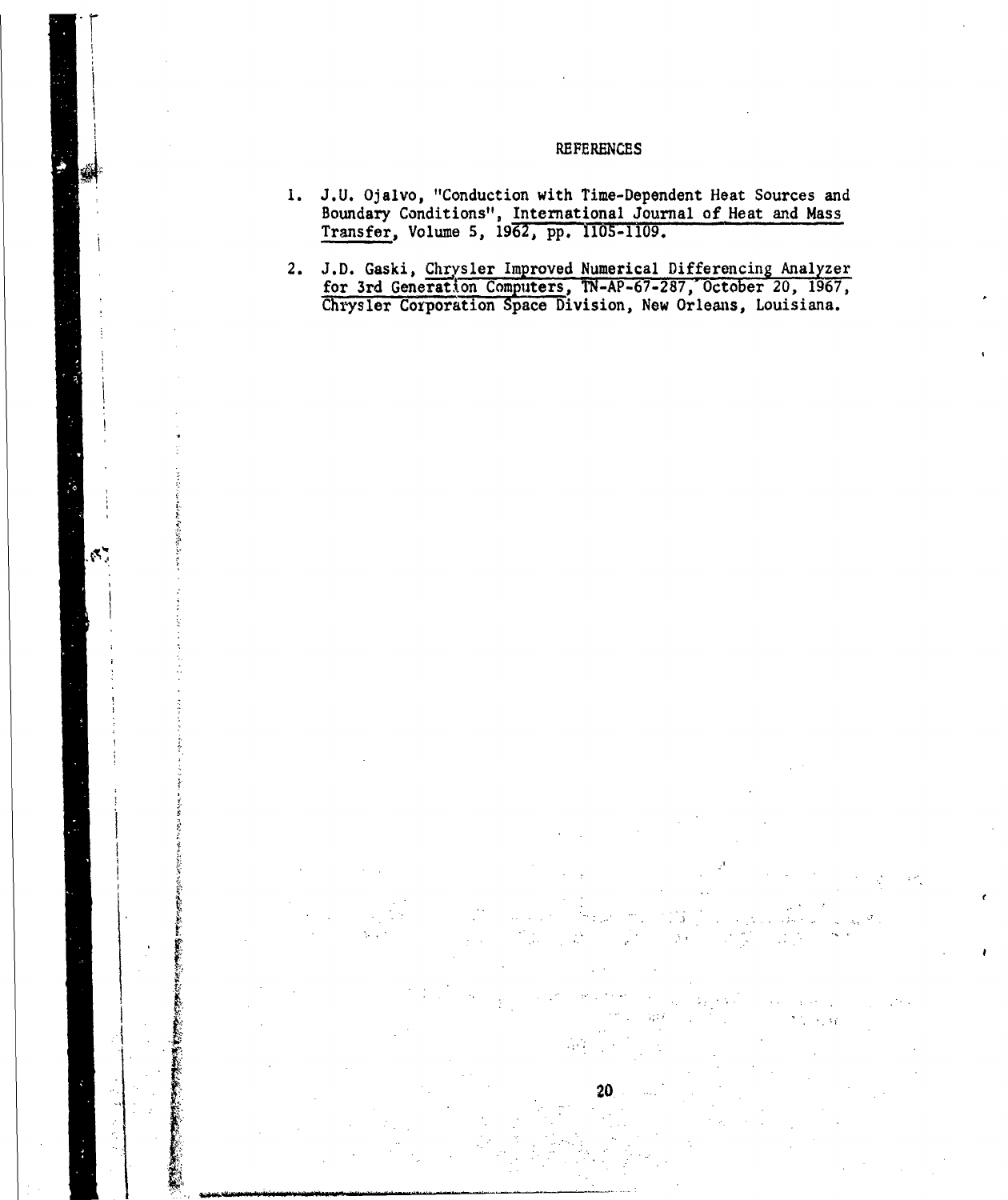# GLOSSARY OF TERMS

|                       | $a_{mn}$                                                     | $\equiv$                 | Coefficients defined by (38) and (39)                 |
|-----------------------|--------------------------------------------------------------|--------------------------|-------------------------------------------------------|
|                       | $\mathbf{b}_{\text{mn}}$                                     | $\equiv$                 | Coefficients defined by (44)                          |
|                       | c                                                            | Ξ                        | Specific heat                                         |
|                       | f, f(t)                                                      | a.                       | Time dependent portion of (1)                         |
|                       | ħ                                                            | Ξ.                       | Half length of cylinder                               |
|                       | $r, \theta, z$                                               | $\equiv$                 | Cylindrical coordinates                               |
| $\tilde{\mathcal{L}}$ |                                                              |                          | Radius of cylinder                                    |
| èr                    | $\sum_{\mathbf{r}^*, \mathbf{t}^*, \mathbf{T}}^{\mathbf{r}}$ | E.                       | Dimensionless variables defined by (51)               |
|                       | t                                                            | $\equiv$                 | Time                                                  |
|                       | $\mathbf{t}_{_{\mathrm{0}}}$                                 | $\equiv$                 | Rise time of nuclear thermal pulse                    |
|                       | $A_m$ , $A_{mn}$ , $B_m$<br>$B_{mn}$ , $C_{m}$ , $D_{m}$     | Ħ                        | Unknown coefficients in (24)                          |
|                       | $c_{1}$                                                      | $\blacksquare$           | Coefficient defined by                                |
|                       | $C_{\mathfrak{m}}$                                           | $\overline{u}$           | Coefficient defined by                                |
|                       | H,H(t)                                                       | $\blacksquare$           | Time dependent irradiance of nuclear therms.<br>value |
|                       | $^{\mathsf{H}}\mathsf{o}$                                    | $\overline{\phantom{a}}$ | Maximum irradiance of nuclear thermal pulse           |
|                       | $J_{m_1}(x)$ , $Y_m(x)$                                      | ₽                        | Ordinary Bessel function of argument x                |
|                       | $J_{m}^{1}(x)$                                               | $\equiv$                 | $dJ_{m}(x)$<br>$\overline{dx}$                        |
|                       | $T,T(r,\theta,t)$                                            | ٠                        | Temperature in cylinder                               |
|                       | $T_{0_*^1}T_0(r,\theta)$                                     | 8                        | Part of solution to                                   |
|                       | β                                                            | $\bullet$                | Dimensionless variable defined by                     |
| 一方 あげるなどがを変えない        | κ                                                            | $\overline{\mathbf{u}}$  | Thermal conductivity                                  |
|                       | እ<br>መገ                                                      | ÷                        | Separation constant of (13)                           |
|                       | ٥                                                            | $\blacksquare$           | Density                                               |
| λ.                    | $\Phi_{mn}$                                                  |                          | Part of solution to (3)                               |
|                       | $\mathbf{v}_{\texttt{mn}}$                                   |                          | Part of solution to (3)                               |
|                       |                                                              |                          |                                                       |
|                       |                                                              |                          |                                                       |

 $\mathbf{F} = \mathbf{F} \mathbf{F}$  , where  $\mathbf{F} = \mathbf{F} \mathbf{F}$  , where  $\mathbf{F} = \mathbf{F} \mathbf{F}$  , where  $\mathbf{F} = \mathbf{F} \mathbf{F}$ 

ie in de la provincia de la provincia de la provincia de la provincia de la provincia de la provincia de la pr<br>Iraque de la provincia de la provincia de la provincia de la provincia de la provincia de la provincia de la p

.4

i in the

**CONTRACTOR** 

**PARK TANKING** 

**Contractor** 

đ  $\frac{1}{2}$ 

j

À

 $\ddot{\phantom{1}}$ 

鹩

 $\mathcal{S}_i$